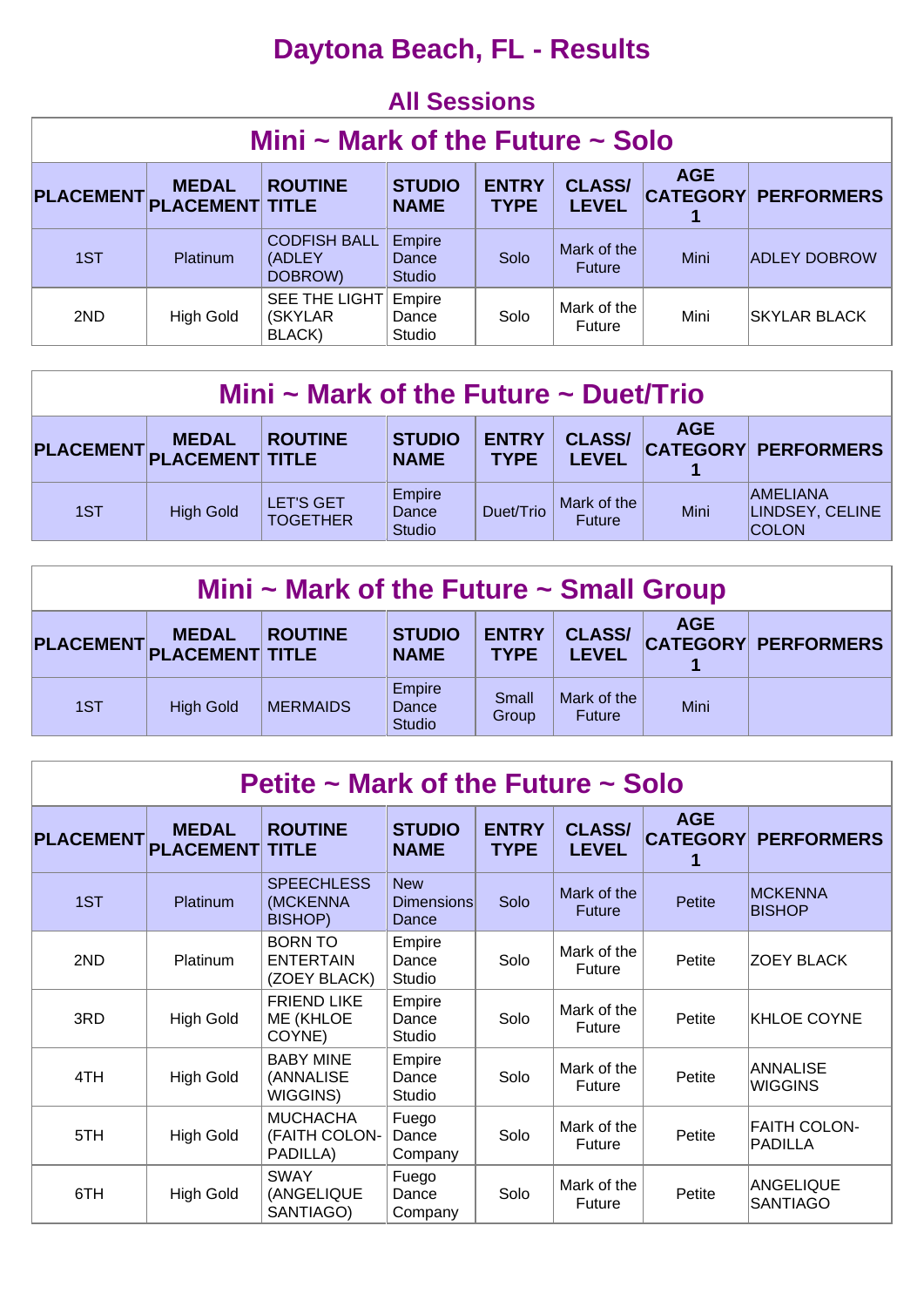| 7TH | <b>High Gold</b> | A BALLERINA'S<br><b>DREAM</b><br>(ELEANOR<br>DOCHERTY) | Fuego<br>Dance<br>Company | Solo | Mark of the<br>Future | Petite | <b>IELEANOR</b><br><b>DOCHERTY</b> |
|-----|------------------|--------------------------------------------------------|---------------------------|------|-----------------------|--------|------------------------------------|
|-----|------------------|--------------------------------------------------------|---------------------------|------|-----------------------|--------|------------------------------------|

| Petite $\sim$ Mark of the Future $\sim$ Duet/Trio |                                        |                                   |                                   |                             |                               |            |                                                         |  |  |  |
|---------------------------------------------------|----------------------------------------|-----------------------------------|-----------------------------------|-----------------------------|-------------------------------|------------|---------------------------------------------------------|--|--|--|
| <b>PLACEMENT</b>                                  | <b>MEDAL</b><br><b>PLACEMENT TITLE</b> | <b>ROUTINE</b>                    | <b>STUDIO</b><br><b>NAME</b>      | <b>ENTRY</b><br><b>TYPE</b> | <b>CLASS/</b><br><b>LEVEL</b> | <b>AGE</b> | <b>CATEGORY PERFORMERS</b>                              |  |  |  |
| 1ST                                               | <b>High Gold</b>                       | <b>THICK AS</b><br><b>THIEVES</b> | Fuego<br>Dance<br>Company         | Duet/Trio                   | Mark of the<br><b>Future</b>  | Petite     | ANGELIQUE<br>SANTIAGO, FAITH<br><b>COLON-PADILLA</b>    |  |  |  |
| 2ND                                               | <b>High Gold</b>                       | TRUE COLORS                       | <b>New</b><br>Dimensions<br>Dance | Duet/Trio                   | Mark of the<br>Future         | Petite     | JEMMA RAE<br>WEAVER,<br><b>MCKENNA</b><br><b>BISHOP</b> |  |  |  |

| Petite $\sim$ Mark of the Future $\sim$ Small Group |                                        |                  |                                          |                             |                               |            |                            |  |  |  |  |
|-----------------------------------------------------|----------------------------------------|------------------|------------------------------------------|-----------------------------|-------------------------------|------------|----------------------------|--|--|--|--|
| <b>PLACEMENT</b>                                    | <b>MEDAL</b><br><b>PLACEMENT TITLE</b> | <b>ROUTINE</b>   | <b>STUDIO</b><br><b>NAME</b>             | <b>ENTRY</b><br><b>TYPE</b> | <b>CLASS/</b><br><b>LEVEL</b> | <b>AGE</b> | <b>CATEGORY PERFORMERS</b> |  |  |  |  |
| 1ST                                                 | <b>High Gold</b>                       | <b>SEASONS</b>   | Empire<br>Dance<br><b>Studio</b>         | Small<br>Group              | Mark of the<br><b>Future</b>  | Petite     |                            |  |  |  |  |
| 2ND                                                 | <b>High Gold</b>                       | <b>STAND OUT</b> | <b>New</b><br><b>Dimensions</b><br>Dance | Small<br>Group              | Mark of the<br><b>Future</b>  | Petite     |                            |  |  |  |  |

| Petite ~ Intermediate ~ Solo                                                                                                                                                                            |                 |                                                         |                                  |      |                     |               |                                  |  |  |
|---------------------------------------------------------------------------------------------------------------------------------------------------------------------------------------------------------|-----------------|---------------------------------------------------------|----------------------------------|------|---------------------|---------------|----------------------------------|--|--|
| <b>AGE</b><br><b>ENTRY</b><br><b>STUDIO</b><br><b>CLASS/</b><br><b>ROUTINE</b><br><b>MEDAL</b><br><b>CATEGORY PERFORMERS</b><br>PLACEMENT PLACEMENT TITLE<br><b>LEVEL</b><br><b>TYPE</b><br><b>NAME</b> |                 |                                                         |                                  |      |                     |               |                                  |  |  |
| 1ST                                                                                                                                                                                                     | <b>Platinum</b> | <b>AMAZING</b><br><b>MAYZIE</b><br>(SAVANNAH<br>ARCHER) | Empire<br>Dance<br><b>Studio</b> | Solo | <i>Intermediate</i> | <b>Petite</b> | <b>SAVANNAH</b><br><b>ARCHER</b> |  |  |

| Petite ~ Intermediate ~ Duet/Trio |                                        |                   |                                  |                             |                               |            |                                                                                        |  |  |  |
|-----------------------------------|----------------------------------------|-------------------|----------------------------------|-----------------------------|-------------------------------|------------|----------------------------------------------------------------------------------------|--|--|--|
| <b>PLACEMENT</b>                  | <b>MEDAL</b><br><b>PLACEMENT TITLE</b> | <b>ROUTINE</b>    | <b>STUDIO</b><br><b>NAME</b>     | <b>ENTRY</b><br><b>TYPE</b> | <b>CLASS/</b><br><b>LEVEL</b> | <b>AGE</b> | <b>CATEGORY PERFORMERS</b>                                                             |  |  |  |
| 1ST                               | <b>Platinum</b>                        | <b>SEA CRUISE</b> | Empire<br>Dance<br><b>Studio</b> |                             | Duet/Trio Intermediate        | Petite     | <b>ANNALISE</b><br> WIGGINS,<br><b>SAVANNAH</b><br><b>ARCHER, ZOEY</b><br><b>BLACK</b> |  |  |  |

| Petite ~ Intermediate ~ Small Group                                                                                                                                                                     |                  |                                    |                           |                |                      |        |  |  |  |
|---------------------------------------------------------------------------------------------------------------------------------------------------------------------------------------------------------|------------------|------------------------------------|---------------------------|----------------|----------------------|--------|--|--|--|
| <b>AGE</b><br><b>STUDIO</b><br><b>ENTRY</b><br><b>CLASS/</b><br><b>ROUTINE</b><br><b>MEDAL</b><br><b>CATEGORY PERFORMERS</b><br>PLACEMENT PLACEMENT TITLE<br><b>LEVEL</b><br><b>TYPE</b><br><b>NAME</b> |                  |                                    |                           |                |                      |        |  |  |  |
| 1ST                                                                                                                                                                                                     | <b>High Gold</b> | <b>BUSHEL AND A</b><br><b>PECK</b> | Empire<br>Dance<br>Studio | Small<br>Group | <i>Intermediatel</i> | Petite |  |  |  |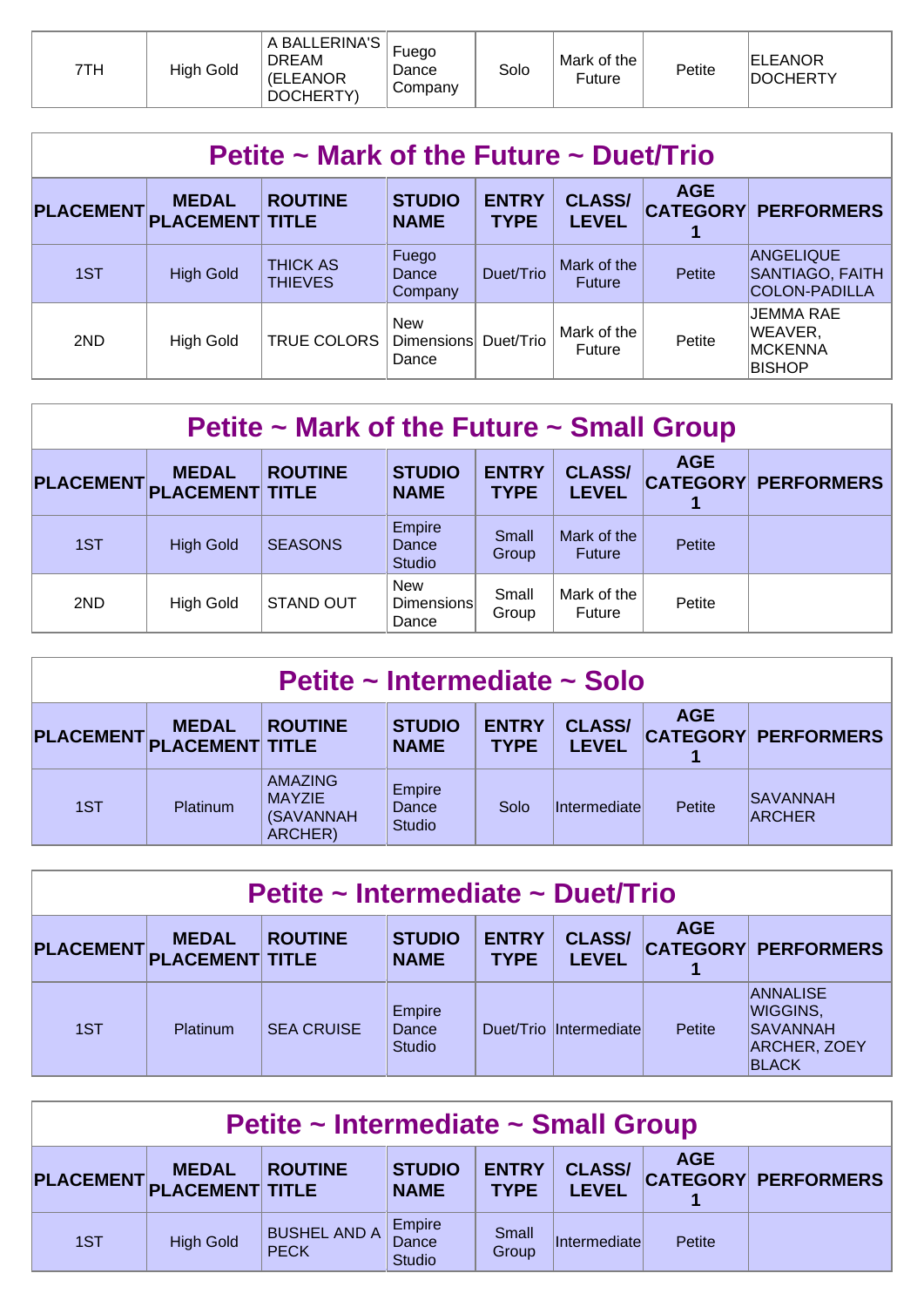| Petite ~ Advanced ~ Solo                                                                                                                                                                                |                           |                                                                |                                          |      |          |               |                                   |  |  |  |
|---------------------------------------------------------------------------------------------------------------------------------------------------------------------------------------------------------|---------------------------|----------------------------------------------------------------|------------------------------------------|------|----------|---------------|-----------------------------------|--|--|--|
| <b>AGE</b><br><b>ENTRY</b><br><b>CLASS/</b><br><b>STUDIO</b><br><b>ROUTINE</b><br><b>MEDAL</b><br><b>CATEGORY PERFORMERS</b><br>PLACEMENT PLACEMENT TITLE<br><b>LEVEL</b><br><b>TYPE</b><br><b>NAME</b> |                           |                                                                |                                          |      |          |               |                                   |  |  |  |
| 1ST                                                                                                                                                                                                     | Xtreme<br><b>Platinum</b> | <b>FEELING</b><br><b>GOOD</b><br><b>(SANDERS)</b><br>ANDERSON) | <b>New</b><br><b>Dimensions</b><br>Dance | Solo | Advanced | <b>Petite</b> | <b>SANDERS</b><br><b>ANDERSON</b> |  |  |  |

| Petite ~ Advanced ~ Duet/Trio                                                                                                                                                                           |          |                                  |                                             |  |          |        |                                                    |  |  |
|---------------------------------------------------------------------------------------------------------------------------------------------------------------------------------------------------------|----------|----------------------------------|---------------------------------------------|--|----------|--------|----------------------------------------------------|--|--|
| <b>AGE</b><br><b>CLASS/</b><br><b>ENTRY</b><br><b>STUDIO</b><br><b>ROUTINE</b><br><b>MEDAL</b><br><b>CATEGORY PERFORMERS</b><br>PLACEMENT PLACEMENT TITLE<br><b>LEVEL</b><br><b>TYPE</b><br><b>NAME</b> |          |                                  |                                             |  |          |        |                                                    |  |  |
| 1ST                                                                                                                                                                                                     | Platinum | <b>MY HIDING</b><br><b>PLACE</b> | <b>New</b><br>Dimensions Duet/Trio<br>Dance |  | Advanced | Petite | <b>ANDERSON</b><br>SANDERS, MACEY<br><b>DAWSON</b> |  |  |

| <b>Petite ~ Advanced ~ Small Group</b>                                                                                                                                                                                   |          |                                               |                                   |                |          |        |  |  |  |
|--------------------------------------------------------------------------------------------------------------------------------------------------------------------------------------------------------------------------|----------|-----------------------------------------------|-----------------------------------|----------------|----------|--------|--|--|--|
| <b>AGE</b><br><b>ENTRY</b><br><b>STUDIO</b><br><b>CLASS/</b><br><b>ROUTINE</b><br><b>MEDAL</b><br><b>CATEGORY PERFORMERS</b><br><b>PLACEMENT</b><br><b>PLACEMENT TITLE</b><br><b>LEVEL</b><br><b>TYPE</b><br><b>NAME</b> |          |                                               |                                   |                |          |        |  |  |  |
| 1ST                                                                                                                                                                                                                      | Platinum | <b>YOU WILL</b><br>NEVER WALK<br><b>ALONE</b> | <b>New</b><br>Dimensions<br>Dance | Small<br>Group | Advanced | Petite |  |  |  |

| Junior $\sim$ Mark of the Future $\sim$ Solo |                                  |                                                                         |                                  |                             |                               |                                    |                                   |  |  |  |
|----------------------------------------------|----------------------------------|-------------------------------------------------------------------------|----------------------------------|-----------------------------|-------------------------------|------------------------------------|-----------------------------------|--|--|--|
| <b>PLACEMENT</b>                             | <b>MEDAL</b><br><b>PLACEMENT</b> | <b>ROUTINE</b><br><b>TITLE</b>                                          | <b>STUDIO</b><br><b>NAME</b>     | <b>ENTRY</b><br><b>TYPE</b> | <b>CLASS/</b><br><b>LEVEL</b> | <b>AGE</b><br><b>CATEGORY</b><br>1 | <b>PERFORMERS</b>                 |  |  |  |
| 1ST                                          | <b>Platinum</b>                  | <b>LOVE</b><br><b>CHANGES</b><br><b>EVERYTHING</b><br>(MADELYN<br>LOWN) | Integrity<br>Dance<br>Center     | Solo                        | Mark of the<br><b>Future</b>  | Junior                             | <b>MADELYN LOWN</b>               |  |  |  |
| 2ND                                          | Platinum                         | FLY (GRACE<br><b>BOMKAMP)</b>                                           | Integrity<br>Dance<br>Center     | Solo                        | Mark of the<br>Future         | Junior                             | <b>GRACE BOMKAMP</b>              |  |  |  |
| 3RD                                          | Platinum                         | <b>GREATEST</b><br><b>STAR (JULIA</b><br>MURIN)                         | Integrity<br>Dance<br>Center     | Solo                        | Mark of the<br>Future         | Junior                             | <b>JULIA MURIN</b>                |  |  |  |
| 4TH                                          | Platinum                         | <b>DREAMS</b><br>(GABBY<br>GONZALEZ)                                    | Integrity<br>Dance<br>Center     | Solo                        | Mark of the<br>Future         | Junior                             | <b>GABBY</b><br><b>GONZALEZ</b>   |  |  |  |
| 5TH                                          | <b>High Gold</b>                 | <b>LAST DANCE</b><br>(AYRIANNA<br>FIELD)                                | The<br>Legacy<br>Dance<br>Studio | Solo                        | Mark of the<br>Future         | Junior                             | <b>AYRIANNA FIELD</b>             |  |  |  |
| 6TH                                          | <b>High Gold</b>                 | I AM<br><b>CHANGING</b><br>(MA'KAYLAH<br>MARTIN)                        | Empire<br>Dance<br>Studio        | Solo                        | Mark of the<br>Future         | Junior                             | MA'KAYLAH<br><b>MARTIN</b>        |  |  |  |
| 7TH                                          | <b>High Gold</b>                 | LIFE OF THE<br><b>PARTY</b><br>(SOPHIA<br><b>VALENTINO)</b>             | Empire<br>Dance<br>Studio        | Solo                        | Mark of the<br>Future         | Junior                             | <b>SOPHIA</b><br><b>VALENTINO</b> |  |  |  |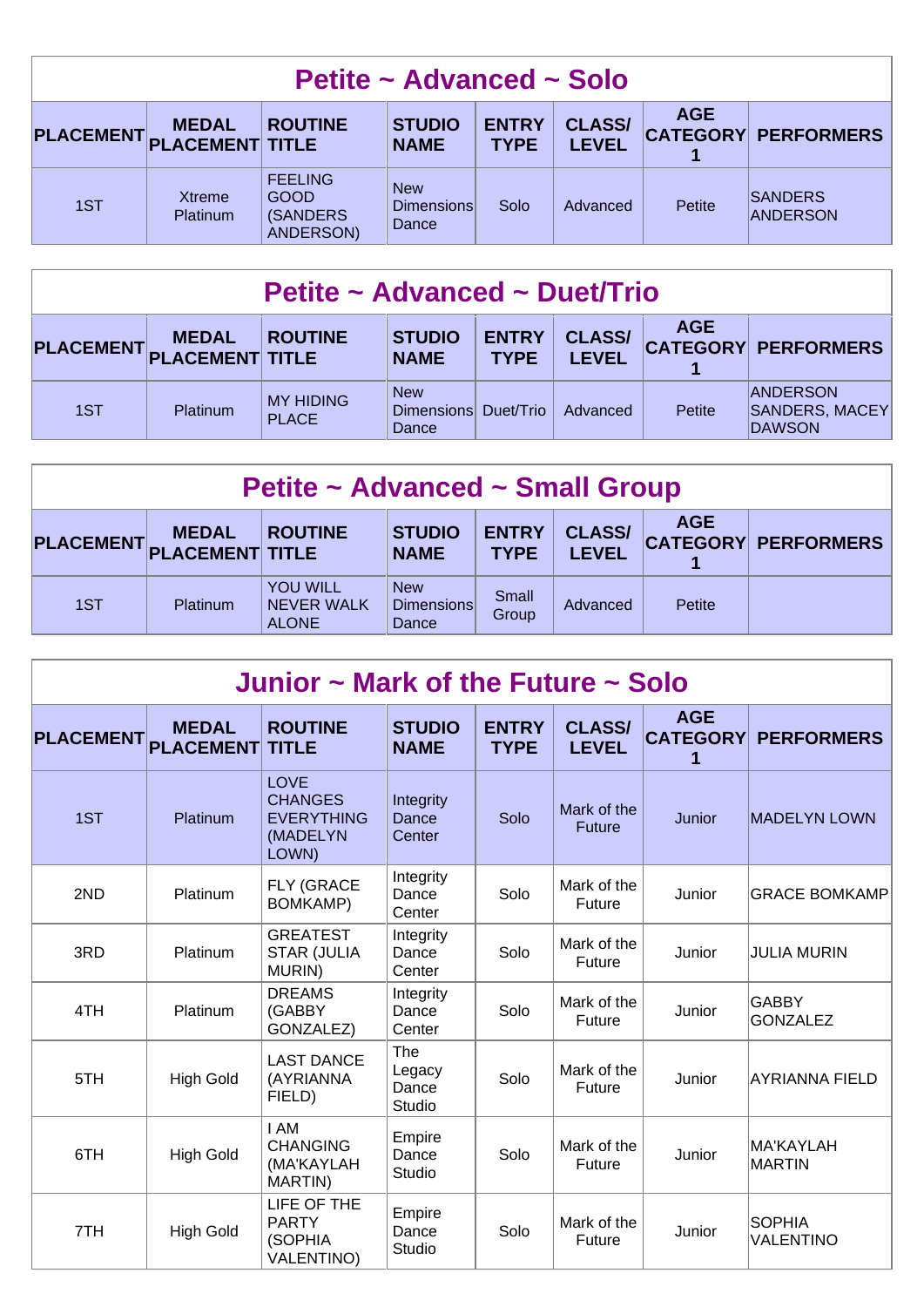| 8TH  | High Gold | <b>SPANISH ROSE Empire</b><br>(JENNALYN<br>VAZQUEZ)                  | Dance<br>Studio           | Solo | Mark of the<br>Future | Junior | JENNALYN<br><b>VAZQUEZ</b> |
|------|-----------|----------------------------------------------------------------------|---------------------------|------|-----------------------|--------|----------------------------|
| 9TH  | High Gold | <b>COVER ME IN</b><br><b>SUNSHINE</b><br>(MADISYN<br><b>VELARDO)</b> | Empire<br>Dance<br>Studio | Solo | Mark of the<br>Future | Junior | <b>MADISYN</b><br>VELARDO  |
| 10TH | High Gold | SEE YOU<br>AGAIN<br>(JANELLE<br>WINBUSH)                             | Empire<br>Dance<br>Studio | Solo | Mark of the<br>Future | Junior | JANELLE<br>WINBUSH         |

| Junior $\sim$ Mark of the Future $\sim$ Duet/Trio |                                  |                                     |                              |                             |                               |                               |                                                                                |  |  |  |  |
|---------------------------------------------------|----------------------------------|-------------------------------------|------------------------------|-----------------------------|-------------------------------|-------------------------------|--------------------------------------------------------------------------------|--|--|--|--|
| <b>PLACEMENT</b>                                  | <b>MEDAL</b><br><b>PLACEMENT</b> | <b>ROUTINE</b><br><b>TITLE</b>      | <b>STUDIO</b><br><b>NAME</b> | <b>ENTRY</b><br><b>TYPE</b> | <b>CLASS/</b><br><b>LEVEL</b> | <b>AGE</b><br><b>CATEGORY</b> | <b>PERFORMERS</b>                                                              |  |  |  |  |
| 1ST                                               | Platinum                         | YOU'VE GOT A<br><b>FRIEND IN ME</b> | Integrity<br>Dance<br>Center | Duet/Trio                   | Mark of the<br><b>Future</b>  | Junior                        | JULIA MURIN,<br><b>VICTORIA BLOOM</b>                                          |  |  |  |  |
| 2ND                                               | <b>High Gold</b>                 | <b>WALLFLOWER</b>                   | Integrity<br>Dance<br>Center | Duet/Trio                   | Mark of the<br>Future         | Junior                        | <b>JULIA MURIN,</b><br><b>PAYTON BOYLAN</b>                                    |  |  |  |  |
| 3RD                                               | <b>High Gold</b>                 | <b>BIG FINISH</b>                   | Empire<br>Dance<br>Studio    | Duet/Trio                   | Mark of the<br>Future         | Junior                        | AERIEL<br>MORDKOVICH,<br>MA'KAYLAH<br>MARTIN                                   |  |  |  |  |
| 4TH                                               | High Gold                        | DOCK OF THE<br><b>BAY</b>           | Empire<br>Dance<br>Studio    | Duet/Trio                   | Mark of the<br>Future         | Junior                        | <b>BRAELYN</b><br>BROWN,<br>JENNALYN<br>VAZQUEZ,<br><b>SOPHIA</b><br>VALENTINO |  |  |  |  |
| 5TH                                               | <b>High Gold</b>                 | <b>STUFF LIKE</b><br>THAT THERE     | Empire<br>Dance<br>Studio    | Duet/Trio                   | Mark of the<br>Future         | Junior                        | <b>JOCELYN</b><br>RAMSEY,<br>MADISYN<br>VELARDO                                |  |  |  |  |

| Junior $\sim$ Mark of the Future $\sim$ Small Group |                                        |                                                    |                                                |                             |                               |            |                            |  |  |  |
|-----------------------------------------------------|----------------------------------------|----------------------------------------------------|------------------------------------------------|-----------------------------|-------------------------------|------------|----------------------------|--|--|--|
| <b>PLACEMENT</b>                                    | <b>MEDAL</b><br><b>PLACEMENT TITLE</b> | <b>ROUTINE</b>                                     | <b>STUDIO</b><br><b>NAME</b>                   | <b>ENTRY</b><br><b>TYPE</b> | <b>CLASS/</b><br><b>LEVEL</b> | <b>AGE</b> | <b>CATEGORY PERFORMERS</b> |  |  |  |
| 1ST                                                 | <b>High Gold</b>                       | <b>SHAKE YOUR</b><br><b>GROOVE</b><br><b>THING</b> | <b>The</b><br>Legacy<br>Dance<br><b>Studio</b> | Small<br>Group              | Mark of the<br><b>Future</b>  | Junior     |                            |  |  |  |
| 2ND                                                 | <b>High Gold</b>                       | <b>TURN TO</b><br><b>STONE</b>                     | Empire<br>Dance<br>Studio                      | Small<br>Group              | Mark of the<br><b>Future</b>  | Junior     |                            |  |  |  |
| 3RD                                                 | Gold                                   | <b>STAND BY ME</b>                                 | The<br>Legacy<br>Dance<br>Studio               | Small<br>Group              | Mark of the<br><b>Future</b>  | Junior     |                            |  |  |  |

| Junior $\sim$ Mark of the Future $\sim$ Line |                         |  |  |  |  |  |                                                                |  |  |
|----------------------------------------------|-------------------------|--|--|--|--|--|----------------------------------------------------------------|--|--|
|                                              | PLACEMENT MEDAL ROUTINE |  |  |  |  |  | STUDIO ENTRY CLASS/ AGE<br>'AME TYPE LEVEL CATEGORY PERFORMERS |  |  |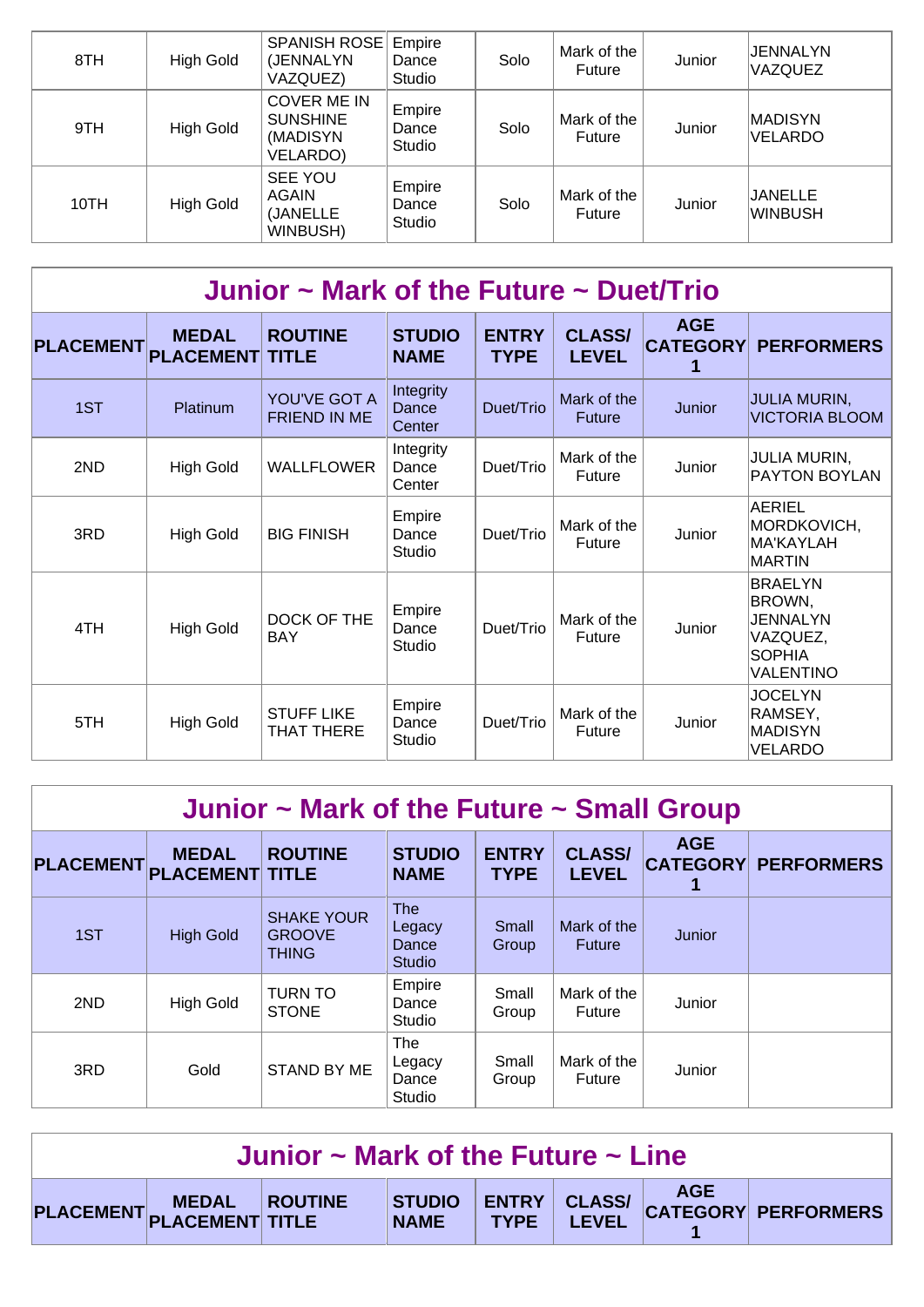| 1ST | <b>High Gold</b> | J LO | Empire<br>Dance<br><b>Studio</b> | Line | Mark of the<br>Future | Junior |  |
|-----|------------------|------|----------------------------------|------|-----------------------|--------|--|
|-----|------------------|------|----------------------------------|------|-----------------------|--------|--|

| Junior ~ Intermediate ~ Solo |                                  |                                                                |                                          |                             |                               |                                    |                                    |  |  |  |
|------------------------------|----------------------------------|----------------------------------------------------------------|------------------------------------------|-----------------------------|-------------------------------|------------------------------------|------------------------------------|--|--|--|
| <b>PLACEMENT</b>             | <b>MEDAL</b><br><b>PLACEMENT</b> | <b>ROUTINE</b><br><b>TITLE</b>                                 | <b>STUDIO</b><br><b>NAME</b>             | <b>ENTRY</b><br><b>TYPE</b> | <b>CLASS/</b><br><b>LEVEL</b> | <b>AGE</b><br><b>CATEGORY</b><br>1 | <b>PERFORMERS</b>                  |  |  |  |
| 1ST                          | Platinum                         | <b>NEVER</b><br><b>ENOUGH</b><br>(MACEY<br>DAWSON)             | <b>New</b><br><b>Dimensions</b><br>Dance | Solo                        | Intermediate                  | Junior                             | <b>MACEY DAWSON</b>                |  |  |  |
| 2ND                          | Platinum                         | <b>WELCOME TO</b><br><b>WONDERLAND</b><br>(MIA<br>HALSOPPLE)   | Integrity<br>Dance<br>Center             | Solo                        | Intermediate                  | Junior                             | <b>MIA HALSOPPLE</b>               |  |  |  |
| 3RD                          | Platinum                         | <b>GOLDEN</b><br>(MADISON<br>DAWSON)                           | <b>New</b><br><b>Dimensions</b><br>Dance | Solo                        | Intermediate                  | Junior                             | <b>MADISON</b><br><b>DAWSON</b>    |  |  |  |
| 4TH                          | Platinum                         | <b>GLAMROUS</b><br>LIFE (EMMA<br>OLSEN)                        | The<br>Legacy<br>Dance<br><b>Studio</b>  | Solo                        | Intermediate                  | Junior                             | <b>EMMA OLSEN</b>                  |  |  |  |
| 5TH                          | Platinum                         | <b>WHAT A</b><br><b>FEELING</b><br><b>(TAYLOR</b><br>GERHARDT) | The<br>Legacy<br>Dance<br><b>Studio</b>  | Solo                        | Intermediate                  | Junior                             | <b>TAYLOR</b><br><b>GERHARDT</b>   |  |  |  |
| 6TH                          | Platinum                         | <b>MOVE</b><br>(GIULIANA<br>CRUZ)                              | The<br>Legacy<br>Dance<br>Studio         | Solo                        | Intermediate                  | Junior                             | <b>GIULIANA CRUZ</b>               |  |  |  |
| 7TH                          | Platinum                         | <b>GO THE</b><br><b>DISTANCE</b><br>(BAILEY<br>BLACK)          | Empire<br>Dance<br><b>Studio</b>         | Solo                        | Intermediate                  | Junior                             | <b>BAILEY BLACK</b>                |  |  |  |
| 8TH                          | <b>High Gold</b>                 | YOUR SONG<br>(GEORGIA<br>MEYERHOFF)                            | The<br>Legacy<br>Dance<br>Studio         | Solo                        | Intermediate                  | Junior                             | <b>GEORGIA</b><br><b>MEYERHOFF</b> |  |  |  |
| 9TH                          | <b>High Gold</b>                 | <b>ROCKSTAR</b><br>(JULIANA<br>ACOSTA)                         | Integrity<br>Dance<br>Center             | Solo                        | Intermediate                  | Junior                             | <b>JULIANA ACOSTA</b>              |  |  |  |

| Junior ~ Intermediate ~ Duet/Trio |                                        |                            |                                                |                             |                               |            |                                                           |  |  |  |
|-----------------------------------|----------------------------------------|----------------------------|------------------------------------------------|-----------------------------|-------------------------------|------------|-----------------------------------------------------------|--|--|--|
| <b>PLACEMENT</b>                  | <b>MEDAL</b><br><b>PLACEMENT TITLE</b> | <b>ROUTINE</b>             | <b>STUDIO</b><br><b>NAME</b>                   | <b>ENTRY</b><br><b>TYPE</b> | <b>CLASS/</b><br><b>LEVEL</b> | <b>AGE</b> | <b>CATEGORY PERFORMERS</b>                                |  |  |  |
| 1ST                               | <b>Platinum</b>                        | YOU GOT A<br><b>FRIEND</b> | <b>The</b><br>Legacy<br>Dance<br><b>Studio</b> | Duet/Trio                   | Intermediate                  | Junior     | <b>EMMA OLSEN,</b><br><b>TAYLOR</b><br><b>GERHARDT</b>    |  |  |  |
| 2ND                               | <b>High Gold</b>                       | <b>STAND BY ME</b>         | Empire<br>Dance<br>Studio                      | Duet/Trio                   | Intermediate                  | Junior     | <b>BAILEY BLACK,</b><br>JANELLE<br>∣WINBUSH               |  |  |  |
| 3RD                               | <b>High Gold</b>                       | I WANT IT ALL              | Anne Kaye<br>Academy<br>of Dance               | Duet/Trio                   | Intermediate                  | Junior     | ALESSANDRA<br>VILLAVISAR,<br><b>MARIANO</b><br>VILLAVISAR |  |  |  |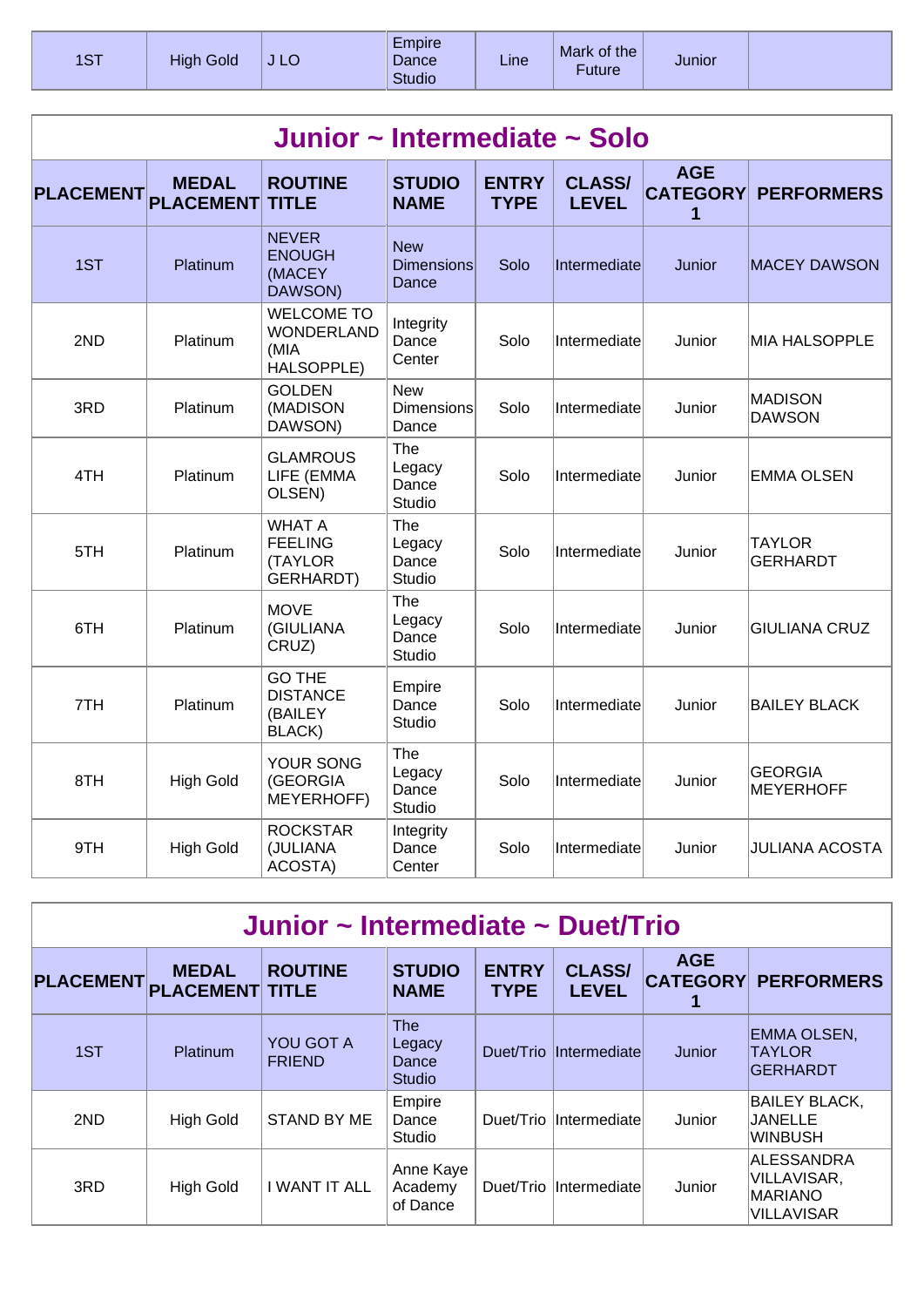| Junior ~ Intermediate ~ Small Group |                                        |                   |                                                |                             |                               |                               |                   |  |  |  |  |
|-------------------------------------|----------------------------------------|-------------------|------------------------------------------------|-----------------------------|-------------------------------|-------------------------------|-------------------|--|--|--|--|
| <b>PLACEMENT</b>                    | <b>MEDAL</b><br><b>PLACEMENT TITLE</b> | <b>ROUTINE</b>    | <b>STUDIO</b><br><b>NAME</b>                   | <b>ENTRY</b><br><b>TYPE</b> | <b>CLASS/</b><br><b>LEVEL</b> | <b>AGE</b><br><b>CATEGORY</b> | <b>PERFORMERS</b> |  |  |  |  |
| 1ST                                 | <b>Platinum</b>                        | THE ROSE          | <b>The</b><br>Legacy<br>Dance<br><b>Studio</b> | Small<br>Group              | Intermediate                  | Junior                        |                   |  |  |  |  |
| 2ND                                 | <b>Platinum</b>                        | <b>MEAN GIRLS</b> | <b>New</b><br><b>Dimensions</b><br>Dance       | Small<br>Group              | Intermediate                  | Junior                        |                   |  |  |  |  |
| 3RD                                 | <b>High Gold</b>                       | NICER IN NICE     | Empire<br>Dance<br>Studio                      | Small<br>Group              | Intermediate                  | Junior                        |                   |  |  |  |  |
| 4TH                                 | <b>High Gold</b>                       | <b>SOLDIER</b>    | The<br>Legacy<br>Dance<br>Studio               | Small<br>Group              | Intermediate                  | Junior                        |                   |  |  |  |  |

| Junior ~ Advanced ~ Solo |                                  |                                                        |                                          |                             |                               |                                    |                                   |  |  |  |  |
|--------------------------|----------------------------------|--------------------------------------------------------|------------------------------------------|-----------------------------|-------------------------------|------------------------------------|-----------------------------------|--|--|--|--|
| <b>PLACEMENT</b>         | <b>MEDAL</b><br><b>PLACEMENT</b> | <b>ROUTINE</b><br><b>TITLE</b>                         | <b>STUDIO</b><br><b>NAME</b>             | <b>ENTRY</b><br><b>TYPE</b> | <b>CLASS/</b><br><b>LEVEL</b> | <b>AGE</b><br><b>CATEGORY</b><br>1 | <b>PERFORMERS</b>                 |  |  |  |  |
| 1ST                      | Platinum                         | <b>BEAUTIFUL</b><br>(MALIHA<br><b>BLAND</b> )          | South<br><b>Beach</b><br>Dance           | Solo                        | Advanced                      | Junior                             | <b>MALIHA BLAND</b>               |  |  |  |  |
| 2ND                      | Platinum                         | FREE AS A<br><b>BIRD</b><br>(CHANDLER<br>SANDERS)      | <b>New</b><br><b>Dimensions</b><br>Dance | Solo                        | Advanced                      | Junior                             | <b>CHANDLER</b><br><b>SANDERS</b> |  |  |  |  |
| 3RD                      | Platinum                         | <b>FUR ELISE</b><br>(RHILEY ALBIN)                     | South<br>Beach<br>Dance                  | Solo                        | Advanced                      | Junior                             | <b>RHILEY ALBIN</b>               |  |  |  |  |
| 4TH                      | Platinum                         | <b>HONEYSUCKLE</b><br><b>ROSE (MIA</b><br>KELLY)       | South<br>Beach<br>Dance                  | Solo                        | Advanced                      | Junior                             | MIA KELLY                         |  |  |  |  |
| 5TH                      | Platinum                         | <b>EVERY HEART</b><br>(TAVERAS<br><b>JULYSSA)</b>      | <b>New</b><br><b>Dimensions</b><br>Dance | Solo                        | Advanced                      | Junior                             | <b>TAVERAS</b><br><b>JULYSSA</b>  |  |  |  |  |
| 6TH                      | Platinum                         | <b>HALLELUJAH</b><br>HE LOVES ME<br>(AMELIA<br>PALMER) | South<br>Beach<br>Dance                  | Solo                        | Advanced                      | Junior                             | <b>AMELIA PALMER</b>              |  |  |  |  |
| 7TH                      | Platinum                         | <b>DON'T BREAK</b><br>THE RULES<br>(RALPH<br>MEDLEY)   | South<br>Beach<br>Dance                  | Solo                        | Advanced                      | Junior                             | RALPH MEDLEY                      |  |  |  |  |
| 8TH                      | Platinum                         | <b>TEA (RYLEIGH)</b><br>BROWN)                         | Integrity<br>Dance<br>Center             | Solo                        | Advanced                      | Junior                             | <b>RYLEIGH BROWN</b>              |  |  |  |  |
| 9TH                      | Platinum                         | SOUND OF<br>SILENCE (JUNE<br><b>VINTON)</b>            | <b>New</b><br><b>Dimensions</b><br>Dance | Solo                        | Advanced                      | Junior                             | <b>JUNE VINTON</b>                |  |  |  |  |
| 10TH                     | Platinum                         | PUT IT WHERE<br>YOU WANT IT<br>(MILES BLAND)           | South<br>Beach<br>Dance                  | Solo                        | Advanced                      | Junior                             | <b>MILES BLAND</b>                |  |  |  |  |
| 10TH                     | Platinum                         | <b>GIRL SCOUT</b><br>(CALLIE<br>AFGHANI)               | South<br>Beach<br>Dance                  | Solo                        | Advanced                      | Junior                             | <b>CALLIE AFGHANI</b>             |  |  |  |  |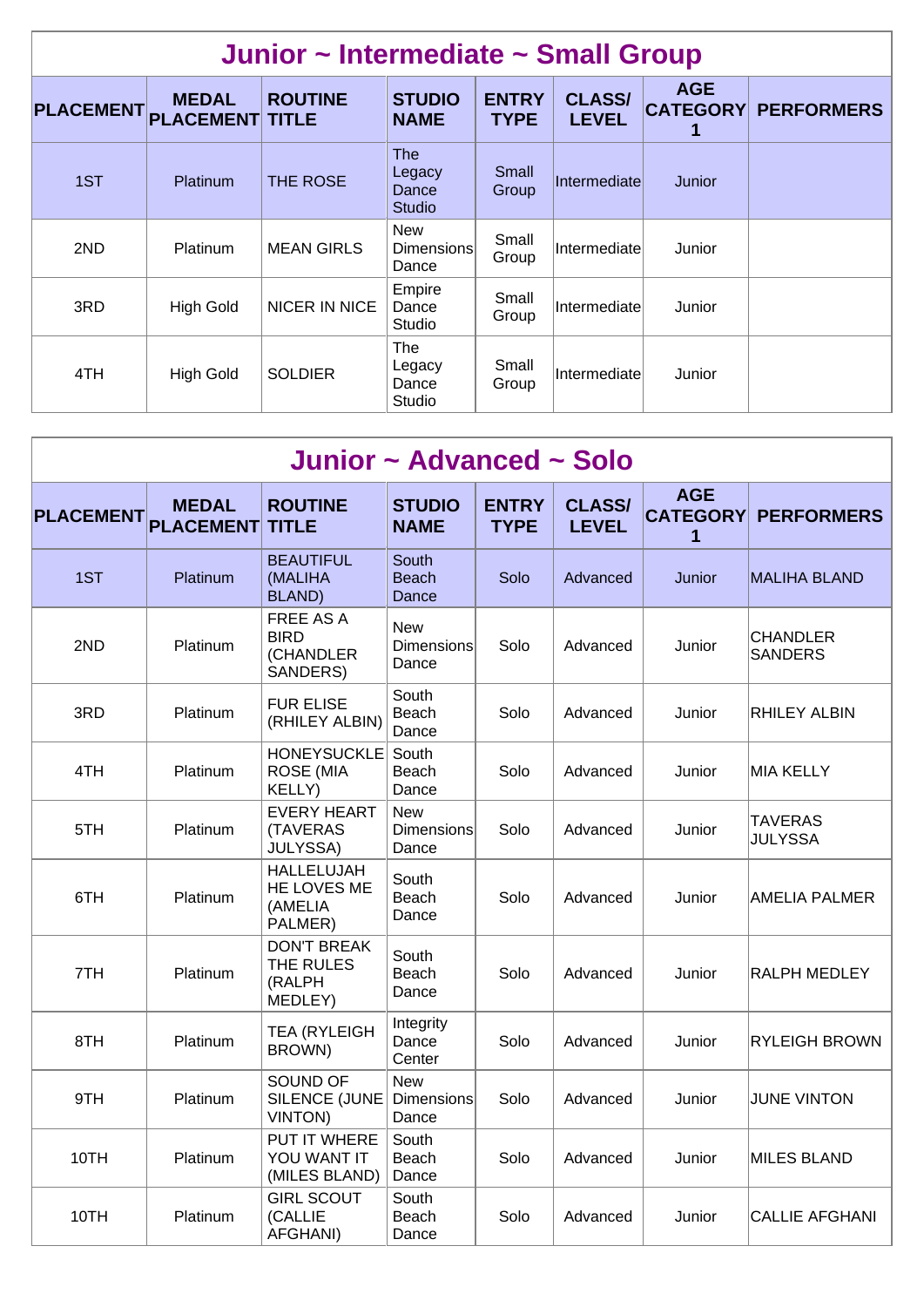| Junior ~ Advanced ~ Duet/Trio                                                                                                                                                                                            |          |                                  |                                             |           |          |        |                                                                |  |  |  |
|--------------------------------------------------------------------------------------------------------------------------------------------------------------------------------------------------------------------------|----------|----------------------------------|---------------------------------------------|-----------|----------|--------|----------------------------------------------------------------|--|--|--|
| <b>AGE</b><br><b>CLASS/</b><br><b>ENTRY</b><br><b>ROUTINE</b><br><b>STUDIO</b><br><b>MEDAL</b><br><b>CATEGORY PERFORMERS</b><br><b>PLACEMENT</b><br><b>PLACEMENT TITLE</b><br><b>LEVEL</b><br><b>TYPE</b><br><b>NAME</b> |          |                                  |                                             |           |          |        |                                                                |  |  |  |
| 1ST                                                                                                                                                                                                                      | Platinum | <b>DEAR OLD</b><br><b>FRIEND</b> | <b>New</b><br>Dimensions Duet/Trio<br>Dance |           | Advanced | Junior | <b>CHANDLER</b><br>SANDERS,<br><b>MADISON</b><br><b>DAWSON</b> |  |  |  |
| 2ND                                                                                                                                                                                                                      | Platinum | <b>FUNKYTOWN</b>                 | Integrity<br>Dance<br>Center                | Duet/Trio | Advanced | Junior | KEARA GARCIA,<br><b>RYLEIGH BROWN</b>                          |  |  |  |

| Junior ~ Advanced ~ Small Group |                                  |                                                          |                                          |                             |                               |                               |                   |  |  |  |
|---------------------------------|----------------------------------|----------------------------------------------------------|------------------------------------------|-----------------------------|-------------------------------|-------------------------------|-------------------|--|--|--|
| <b>PLACEMENT</b>                | <b>MEDAL</b><br><b>PLACEMENT</b> | <b>ROUTINE</b><br><b>TITLE</b>                           | <b>STUDIO</b><br><b>NAME</b>             | <b>ENTRY</b><br><b>TYPE</b> | <b>CLASS/</b><br><b>LEVEL</b> | <b>AGE</b><br><b>CATEGORY</b> | <b>PERFORMERS</b> |  |  |  |
| 1ST                             | Platinum                         | <b>BEAUTIFUL</b><br><b>MORNING</b>                       | South<br><b>Beach</b><br>Dance           | Small<br>Group              | Advanced                      | Junior                        |                   |  |  |  |
| 2ND                             | <b>Platinum</b>                  | I'M STILL<br><b>STANDING</b>                             | South<br>Beach<br>Dance                  | Small<br>Group              | Advanced                      | Junior                        |                   |  |  |  |
| 3RD                             | Platinum                         | <b>I DIDN'T KNOW</b><br><b>MY OWN</b><br><b>STRENGTH</b> | <b>New</b><br><b>Dimensions</b><br>Dance | Small<br>Group              | Advanced                      | Junior                        |                   |  |  |  |
| 4TH                             | <b>High Gold</b>                 | <b>SLAY</b>                                              | Integrity<br>Dance<br>Center             | Small<br>Group              | Advanced                      | Junior                        |                   |  |  |  |
| 5TH                             | <b>High Gold</b>                 | LET'S BE BAD                                             | Integrity<br>Dance<br>Center             | Small<br>Group              | Advanced                      | Junior                        |                   |  |  |  |
| 6TH                             | <b>High Gold</b>                 | <b>DON'T YOU</b><br><b>WORRY ABOUT</b><br>A THING        | Integrity<br>Dance<br>Center             | Small<br>Group              | Advanced                      | Junior                        |                   |  |  |  |

| Junior ~ Advanced ~ Large Group                                                                                                                                                                                          |          |                                |                                |                |          |        |  |  |  |  |
|--------------------------------------------------------------------------------------------------------------------------------------------------------------------------------------------------------------------------|----------|--------------------------------|--------------------------------|----------------|----------|--------|--|--|--|--|
| <b>AGE</b><br><b>ENTRY</b><br><b>ROUTINE</b><br><b>STUDIO</b><br><b>CLASS/</b><br><b>MEDAL</b><br><b>PLACEMENT</b><br><b>CATEGORY PERFORMERS</b><br><b>PLACEMENT TITLE</b><br><b>LEVEL</b><br><b>TYPE</b><br><b>NAME</b> |          |                                |                                |                |          |        |  |  |  |  |
| 1ST                                                                                                                                                                                                                      | Platinum | <b>UNCLE SAM</b><br><b>RAG</b> | South<br><b>Beach</b><br>Dance | Large<br>Group | Advanced | Junior |  |  |  |  |
| South<br>Large<br>2ND<br><b>FREEDOM</b><br>Platinum<br>Junior<br>Advanced<br>Beach<br>Group<br>Dance                                                                                                                     |          |                                |                                |                |          |        |  |  |  |  |

| Junior ~ Advanced ~ Production                                                                                                                                                                     |          |                                   |                                |            |          |        |  |  |  |  |
|----------------------------------------------------------------------------------------------------------------------------------------------------------------------------------------------------|----------|-----------------------------------|--------------------------------|------------|----------|--------|--|--|--|--|
| <b>AGE</b><br><b>ENTRY</b><br><b>CLASS/</b><br><b>STUDIO</b><br><b>ROUTINE</b><br><b>MEDAL</b><br><b>CATEGORY PERFORMERS</b><br>PLACEMENT PLACEMENT TITLE<br>TYPE  <br><b>LEVEL</b><br><b>NAME</b> |          |                                   |                                |            |          |        |  |  |  |  |
| 1ST                                                                                                                                                                                                | Platinum | <b>GIRL IN THE</b><br><b>CITY</b> | South<br><b>Beach</b><br>Dance | Production | Advanced | Junior |  |  |  |  |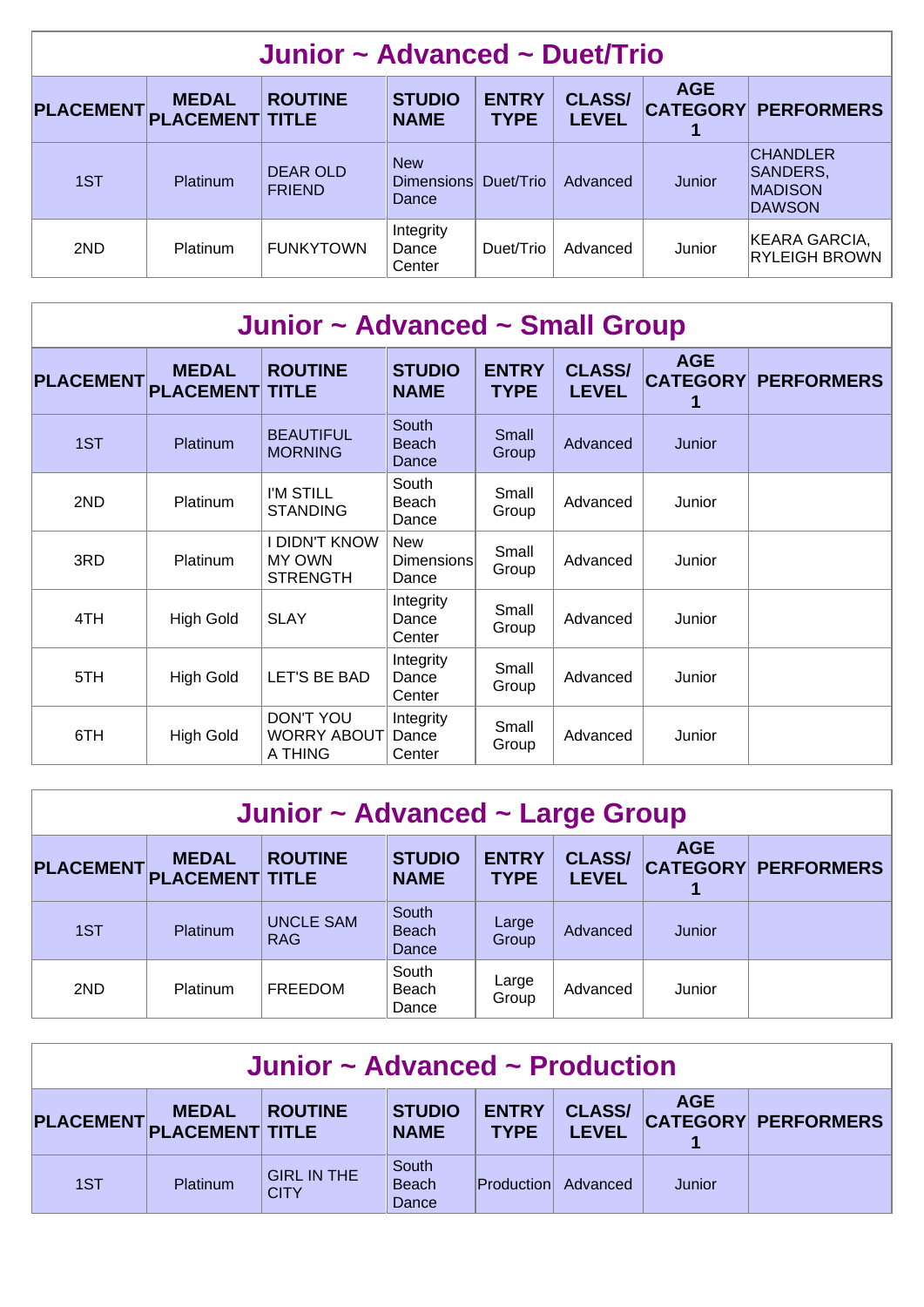| Teen $\sim$ Mark of the Future $\sim$ Solo |                                        |                                                                    |                                  |                             |                               |                               |                       |  |  |  |
|--------------------------------------------|----------------------------------------|--------------------------------------------------------------------|----------------------------------|-----------------------------|-------------------------------|-------------------------------|-----------------------|--|--|--|
| <b>PLACEMENT</b>                           | <b>MEDAL</b><br><b>PLACEMENT TITLE</b> | <b>ROUTINE</b>                                                     | <b>STUDIO</b><br><b>NAME</b>     | <b>ENTRY</b><br><b>TYPE</b> | <b>CLASS/</b><br><b>LEVEL</b> | <b>AGE</b><br><b>CATEGORY</b> | <b>PERFORMERS</b>     |  |  |  |
| 1ST                                        | <b>Platinum</b>                        | <b>WHATEVER</b><br><b>LOLA WANTS</b><br>(EMILY<br><b>WHITMORE)</b> | Integrity<br>Dance<br>Center     | Solo                        | Mark of the<br><b>Future</b>  | Teen                          | <b>EMILY WHITMORE</b> |  |  |  |
| 2ND                                        | <b>High Gold</b>                       | <b>BRAVE (AERIEL</b><br>MORDKOVICH)                                | Empire<br>Dance<br>Studio        | Solo                        | Mark of the<br><b>Future</b>  | Teen                          | AERIEL<br>MORDKOVICH  |  |  |  |
| 3RD                                        | <b>High Gold</b>                       | I AM LIGHT<br>(SHANIQUA<br><b>GARRISON)</b>                        | The<br>Legacy<br>Dance<br>Studio | Solo                        | Mark of the<br>Future         | Teen                          | SHANIQUA<br>GARRISON  |  |  |  |

| Teen $\sim$ Mark of the Future $\sim$ Duet/Trio                                                                                                                                                         |                 |           |                           |           |                              |      |                                                    |  |  |  |
|---------------------------------------------------------------------------------------------------------------------------------------------------------------------------------------------------------|-----------------|-----------|---------------------------|-----------|------------------------------|------|----------------------------------------------------|--|--|--|
| <b>AGE</b><br><b>CLASS/</b><br><b>ENTRY</b><br><b>STUDIO</b><br><b>ROUTINE</b><br><b>MEDAL</b><br><b>CATEGORY PERFORMERS</b><br>PLACEMENT PLACEMENT TITLE<br><b>LEVEL</b><br><b>NAME</b><br><b>TYPE</b> |                 |           |                           |           |                              |      |                                                    |  |  |  |
| 1ST                                                                                                                                                                                                     | <b>Platinum</b> | LITTLE ME | Fuego<br>Dance<br>Company | Duet/Trio | Mark of the<br><b>Future</b> | Teen | <b>ELEANOR</b><br>DOCHERTY, ERIN<br><b>ALIGOOD</b> |  |  |  |

| Teen $\sim$ Mark of the Future $\sim$ Small Group                                                                                                                                                       |                  |                    |                                  |                |                              |      |  |  |  |  |
|---------------------------------------------------------------------------------------------------------------------------------------------------------------------------------------------------------|------------------|--------------------|----------------------------------|----------------|------------------------------|------|--|--|--|--|
| <b>AGE</b><br><b>STUDIO</b><br><b>ENTRY</b><br><b>CLASS/</b><br><b>ROUTINE</b><br><b>MEDAL</b><br><b>CATEGORY PERFORMERS</b><br>PLACEMENT PLACEMENT TITLE<br><b>LEVEL</b><br><b>NAME</b><br><b>TYPE</b> |                  |                    |                                  |                |                              |      |  |  |  |  |
| 1ST                                                                                                                                                                                                     | <b>High Gold</b> | <b>BATTLEFIELD</b> | Empire<br>Dance<br><b>Studio</b> | Small<br>Group | Mark of the<br><b>Future</b> | Teen |  |  |  |  |

| Teen ~ Intermediate ~ Solo |                                  |                                                           |                                          |                             |                               |                                    |                                   |  |  |  |
|----------------------------|----------------------------------|-----------------------------------------------------------|------------------------------------------|-----------------------------|-------------------------------|------------------------------------|-----------------------------------|--|--|--|
| <b>PLACEMENT</b>           | <b>MEDAL</b><br><b>PLACEMENT</b> | <b>ROUTINE</b><br><b>TITLE</b>                            | <b>STUDIO</b><br><b>NAME</b>             | <b>ENTRY</b><br><b>TYPE</b> | <b>CLASS/</b><br><b>LEVEL</b> | <b>AGE</b><br><b>CATEGORY</b><br>1 | <b>PERFORMERS</b>                 |  |  |  |
| 1ST                        | <b>Platinum</b>                  | IF I HAD MY<br>WAY (ADDISON)<br>EVANS)                    | <b>New</b><br><b>Dimensions</b><br>Dance | Solo                        | Intermediate                  | Teen                               | <b>ADDISON EVANS</b>              |  |  |  |
| 2ND                        | Platinum                         | LOOK AFTER<br>YOU (MALI<br><b>BARRINGTON)</b>             | The<br>Legacy<br>Dance<br>Studio         | Solo                        | Intermediate                  | Teen                               | <b>MALI</b><br>BARRINGTON         |  |  |  |
| 3RD                        | Platinum                         | <b>IMPOSSIBLE</b><br><b>DREAM (ANNA</b><br>ROMERO)        | <b>New</b><br>Dimensions<br>Dance        | Solo                        | Intermediate                  | Teen                               | ANNA ROMERO                       |  |  |  |
| 4TH                        | <b>Platinum</b>                  | <b>EVERYWHERE</b><br>I GO (LALEIGH<br>PEAVY-<br>GONZALEZ) | Integrity<br>Dance<br>Center             | Solo                        | Intermediate                  | Teen                               | LALEIGH PEAVY-<br><b>GONZALEZ</b> |  |  |  |
| 5TH                        | <b>High Gold</b>                 | <b>SATURN</b><br>(ALANNA<br>YOCKE)                        | The<br>Legacy<br>Dance<br>Studio         | Solo                        | Intermediate                  | Teen                               | ALANNA YOCKE                      |  |  |  |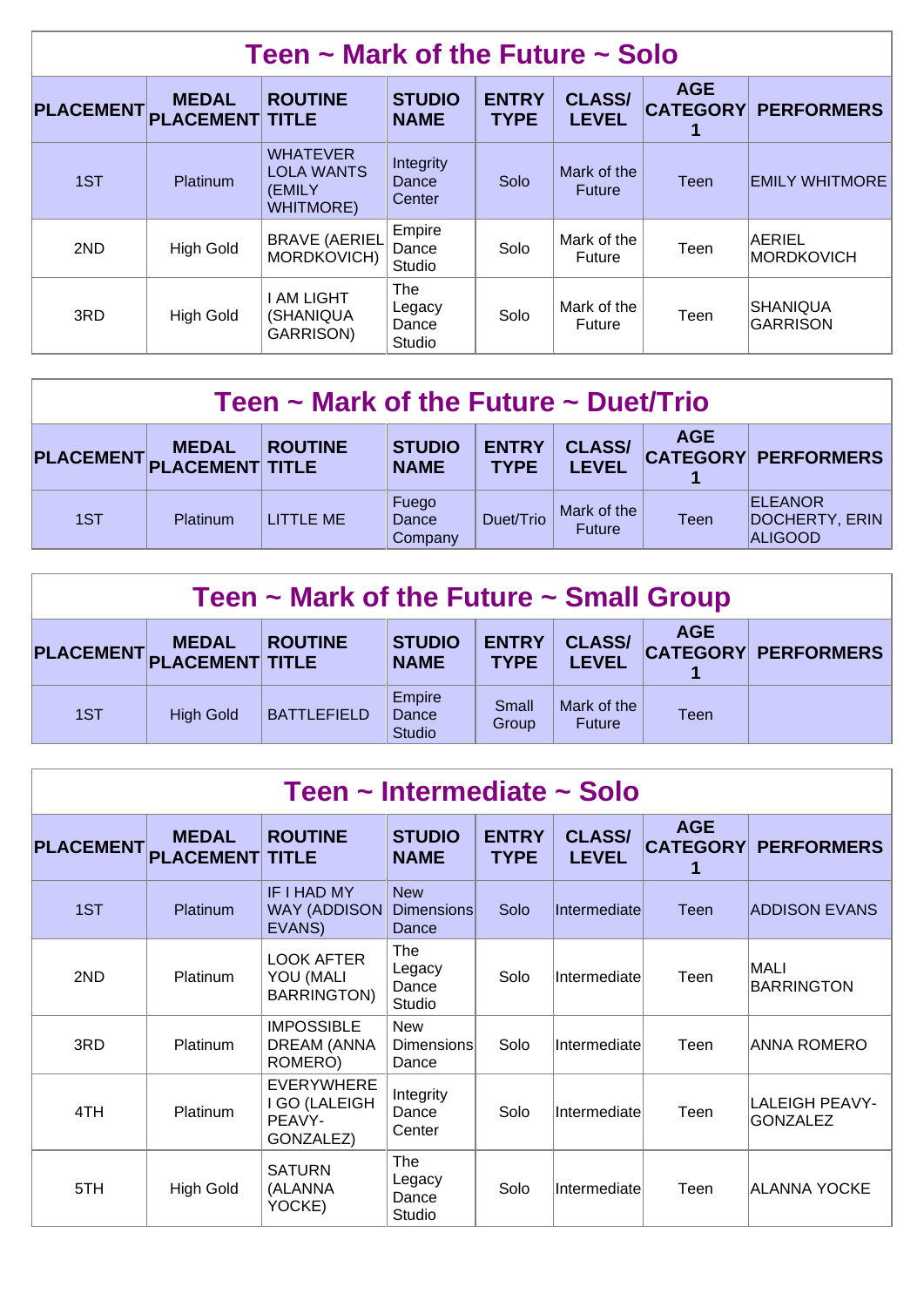| 6TH | High Gold | <b>MERCY</b><br>(ISABELLA<br>MARTINEZ)                  | Integrity<br>Dance<br>Center     | Solo | Intermediate | Teen | ISABELLA<br><b>MARTINEZ</b>     |
|-----|-----------|---------------------------------------------------------|----------------------------------|------|--------------|------|---------------------------------|
| 7TH | High Gold | <b>LIABILITY</b><br>(NOELLE<br>KELLY)                   | The<br>Legacy<br>Dance<br>Studio | Solo | Intermediate | Teen | <b>NOELLE KELLY</b>             |
| 8TH | High Gold | <b>FREE ANIMAL</b><br>(ALESSANDRA<br><b>VILLAVISAR)</b> | Anne Kaye<br>Academy<br>of Dance | Solo | Intermediate | Teen | ALESSANDRA<br><b>VILLAVISAR</b> |
| 9TH | Gold      | IT WON'T BE<br>LONG NOW<br>(AMANDA<br>DISLA)            | Anne Kaye<br>Academy<br>of Dance | Solo | Intermediate | Teen | AMANDA DISLA                    |

| Teen ~ Intermediate ~ Duet/Trio |                                        |                                    |                                                |                             |                               |                 |                                                          |  |  |  |
|---------------------------------|----------------------------------------|------------------------------------|------------------------------------------------|-----------------------------|-------------------------------|-----------------|----------------------------------------------------------|--|--|--|
| <b>PLACEMENT</b>                | <b>MEDAL</b><br><b>PLACEMENT TITLE</b> | <b>ROUTINE</b>                     | <b>STUDIO</b><br><b>NAME</b>                   | <b>ENTRY</b><br><b>TYPE</b> | <b>CLASS/</b><br><b>LEVEL</b> | <b>AGE</b><br>1 | <b>CATEGORY PERFORMERS</b>                               |  |  |  |
| 1ST                             | <b>High Gold</b>                       | <b>BARELY</b><br><b>HANGING ON</b> | <b>The</b><br>Legacy<br>Dance<br><b>Studio</b> |                             | Duet/Trio Intermediate        | Teen            | <b>MALI</b><br><b>BARRINGTON,</b><br><b>NOELLE KELLY</b> |  |  |  |
| 2ND                             | <b>High Gold</b>                       | <b>CALL ME</b>                     | Anne Kaye<br>Academy<br>of Dance               |                             | Duet/Trio Intermediate        | Teen            | ALESSANDRA<br>VILLAVISAR,<br>AMANDA DISLA                |  |  |  |
| 3RD                             | <b>High Gold</b>                       | DAY N NIGHT                        | Anne Kaye<br>Academy<br>of Dance               | Duet/Trio                   | <i>Intermediate</i>           | Teen            | AMANDA DISLA,<br><b>CELINA</b><br><b>VILLAFANE</b>       |  |  |  |

| Teen ~ Intermediate ~ Small Group                                                                                                                                                                                                       |                  |                                                       |                                                |                |               |      |  |  |  |  |
|-----------------------------------------------------------------------------------------------------------------------------------------------------------------------------------------------------------------------------------------|------------------|-------------------------------------------------------|------------------------------------------------|----------------|---------------|------|--|--|--|--|
| <b>AGE</b><br><b>ENTRY</b><br><b>ROUTINE</b><br><b>STUDIO</b><br><b>CLASS/</b><br><b>MEDAL</b><br><b>PLACEMENT</b><br><b>CATEGORY</b><br><b>PERFORMERS</b><br><b>PLACEMENT TITLE</b><br><b>LEVEL</b><br><b>TYPE</b><br><b>NAME</b><br>1 |                  |                                                       |                                                |                |               |      |  |  |  |  |
| 1ST                                                                                                                                                                                                                                     | <b>Platinum</b>  | <b>SUNSHINE</b>                                       | <b>The</b><br>Legacy<br>Dance<br><b>Studio</b> | Small<br>Group | Intermediatel | Teen |  |  |  |  |
| 2ND                                                                                                                                                                                                                                     | High Gold        | <b>ANOTHER ONE</b><br><b>BITES THE</b><br><b>DUST</b> | The<br>Legacy<br>Dance<br>Studio               | Small<br>Group | Intermediate  | Teen |  |  |  |  |
| 3RD                                                                                                                                                                                                                                     | <b>High Gold</b> | <b>THEY'RE STILL</b><br><b>FIGHTING</b>               | Anne Kaye<br>Academy<br>of Dance               | Small<br>Group | Intermediatel | Teen |  |  |  |  |
| 4TH                                                                                                                                                                                                                                     | <b>High Gold</b> | DON'T STOP<br><b>ME NOW</b>                           | Anne Kaye<br>Academy<br>of Dance               | Small<br>Group | Intermediatel | Teen |  |  |  |  |

| Teen ~ Advanced ~ Solo                                                                                                                                                                                  |                           |                                                            |                                          |      |          |      |                      |  |  |
|---------------------------------------------------------------------------------------------------------------------------------------------------------------------------------------------------------|---------------------------|------------------------------------------------------------|------------------------------------------|------|----------|------|----------------------|--|--|
| <b>AGE</b><br><b>ENTRY</b><br><b>STUDIO</b><br><b>CLASS/</b><br><b>ROUTINE</b><br><b>MEDAL</b><br><b>CATEGORY PERFORMERS</b><br>PLACEMENT PLACEMENT TITLE<br><b>LEVEL</b><br><b>TYPE</b><br><b>NAME</b> |                           |                                                            |                                          |      |          |      |                      |  |  |
| 1ST                                                                                                                                                                                                     | <b>Xtreme</b><br>Platinum | <b>FALLING IN</b><br><b>LOVE (OLIVIA</b><br><b>GANNON)</b> | <b>New</b><br><b>Dimensions</b><br>Dance | Solo | Advanced | Teen | <b>OLIVIA GANNON</b> |  |  |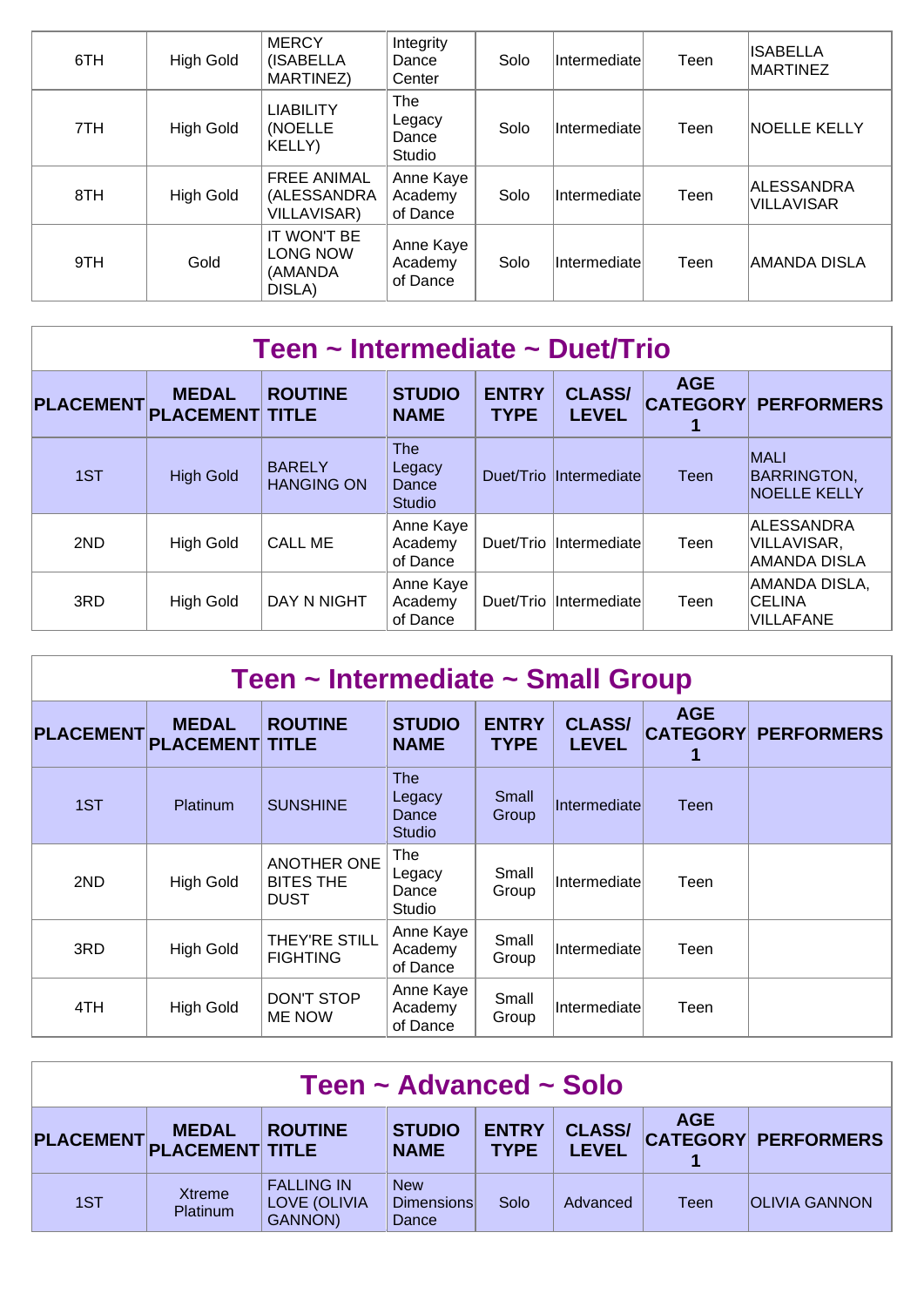| 2ND  | Xtreme<br>Platinum | <b>GET ME TO</b><br>THE CHURCH<br>(KELAN<br>HALLORAN)          | South<br>Beach<br>Dance          | Solo | Advanced | Teen | <b>KELAN HALLORAN</b>              |
|------|--------------------|----------------------------------------------------------------|----------------------------------|------|----------|------|------------------------------------|
| 4TH  | Platinum           | <b>WHAT A MESS</b><br>(AUTUMN<br><b>WEATHERBEE)</b>            | Integrity<br>Dance<br>Center     | Solo | Advanced | Teen | AUTUMN<br><b>WEATHERBEE</b>        |
| 5TH  | Platinum           | <b>PERFECT</b><br><b>RELATIONSHIP</b><br>(GABRIELLA<br>PALMER) | South<br>Beach<br>Dance          | Solo | Advanced | Teen | GABRIELLA<br><b>PALMER</b>         |
| 5TH  | Platinum           | <b>BELLA (BELLA</b><br>AFGHANI)                                | South<br>Beach<br>Dance          | Solo | Advanced | Teen | BELLA AFGHANI                      |
| 6TH  | Platinum           | <b>SUMMERTIME</b><br>(JOY PERRY)                               | South<br>Beach<br>Dance          | Solo | Advanced | Teen | <b>JOY PERRY</b>                   |
|      |                    |                                                                |                                  |      |          |      |                                    |
| 7TH  | Platinum           | <b>KIKI (KIERSTEN</b><br>HALLORAN)                             | South<br>Beach<br>Dance          | Solo | Advanced | Teen | <b>KIERSTEN</b><br><b>HALLORAN</b> |
| 8TH  | Platinum           | THE RISING<br>(KELLY<br>STALLARD)                              | The<br>Legacy<br>Dance<br>Studio | Solo | Advanced | Teen | <b>KELLY STALLARD</b>              |
| 9TH  | Platinum           | <b>PERSONAL</b><br><b>PROPERTY</b><br>(AUBRIE<br>NOLAN)        | South<br>Beach<br>Dance          | Solo | Advanced | Teen | <b>AUBRIE NOLAN</b>                |
| 9TH  | Platinum           | <b>IT'S ALL RIGHT</b><br><b>TO CRY</b><br>(MORGAN<br>MORRELL)  | South<br>Beach<br>Dance          | Solo | Advanced | Teen | MORGAN<br>MORRELL                  |
| 10TH | Platinum           | THIS TIME<br>(ADELYN<br>CHILDERS)                              | South<br>Beach<br>Dance          | Solo | Advanced | Teen | <b>ADELYN</b><br><b>CHILDERS</b>   |

| Teen ~ Advanced ~ Solo Extended                                                                                                                                                                                          |                 |                                        |                                                |                  |          |      |                     |  |  |
|--------------------------------------------------------------------------------------------------------------------------------------------------------------------------------------------------------------------------|-----------------|----------------------------------------|------------------------------------------------|------------------|----------|------|---------------------|--|--|
| <b>AGE</b><br><b>ENTRY</b><br><b>STUDIO</b><br><b>CLASS/</b><br><b>ROUTINE</b><br><b>MEDAL</b><br><b>CATEGORY PERFORMERS</b><br><b>PLACEMENT</b><br><b>PLACEMENT TITLE</b><br><b>LEVEL</b><br><b>TYPE</b><br><b>NAME</b> |                 |                                        |                                                |                  |          |      |                     |  |  |
| 3RD                                                                                                                                                                                                                      | <b>Platinum</b> | <b>SKYE BOAT</b><br>(SKYLAR)<br>STONE) | <b>The</b><br>Legacy<br>Dance<br><b>Studio</b> | Solo<br>Extended | Advanced | Teen | <b>SKYLAR STONE</b> |  |  |

| Teen ~ Advanced ~ Duet/Trio |                                        |                                   |                                          |                             |                               |            |                                                    |  |  |  |
|-----------------------------|----------------------------------------|-----------------------------------|------------------------------------------|-----------------------------|-------------------------------|------------|----------------------------------------------------|--|--|--|
| <b>PLACEMENT</b>            | <b>MEDAL</b><br><b>PLACEMENT TITLE</b> | <b>ROUTINE</b>                    | <b>STUDIO</b><br><b>NAME</b>             | <b>ENTRY</b><br><b>TYPE</b> | <b>CLASS/</b><br><b>LEVEL</b> | <b>AGE</b> | <b>CATEGORY PERFORMERS</b>                         |  |  |  |
| 1ST                         | <b>Xtreme</b><br>Platinum              | <b>DON'T CRY</b><br><b>FOR ME</b> | <b>New</b><br><b>Dimensions</b><br>Dance | Duet/Trio                   | Advanced                      | Teen       | <b>KAMRYN</b><br> SKROCKI, OLIVIA<br><b>GANNON</b> |  |  |  |
| 2ND                         | Platinum                               | <b>WHAT'S INSIDE</b>              | South<br>Beach<br>Dance                  | Duet/Trio                   | Advanced                      | Teen       | ASHLAN SHULER,<br>EMMA THOMAS                      |  |  |  |
| 3RD                         | Platinum                               | <b>ANYTHING</b><br>YOU CAN DO     | Integrity<br>Dance<br>Center             | Duet/Trio                   | Advanced                      | Teen       | <b>AUTUMN</b><br>WEATHERBEE,                       |  |  |  |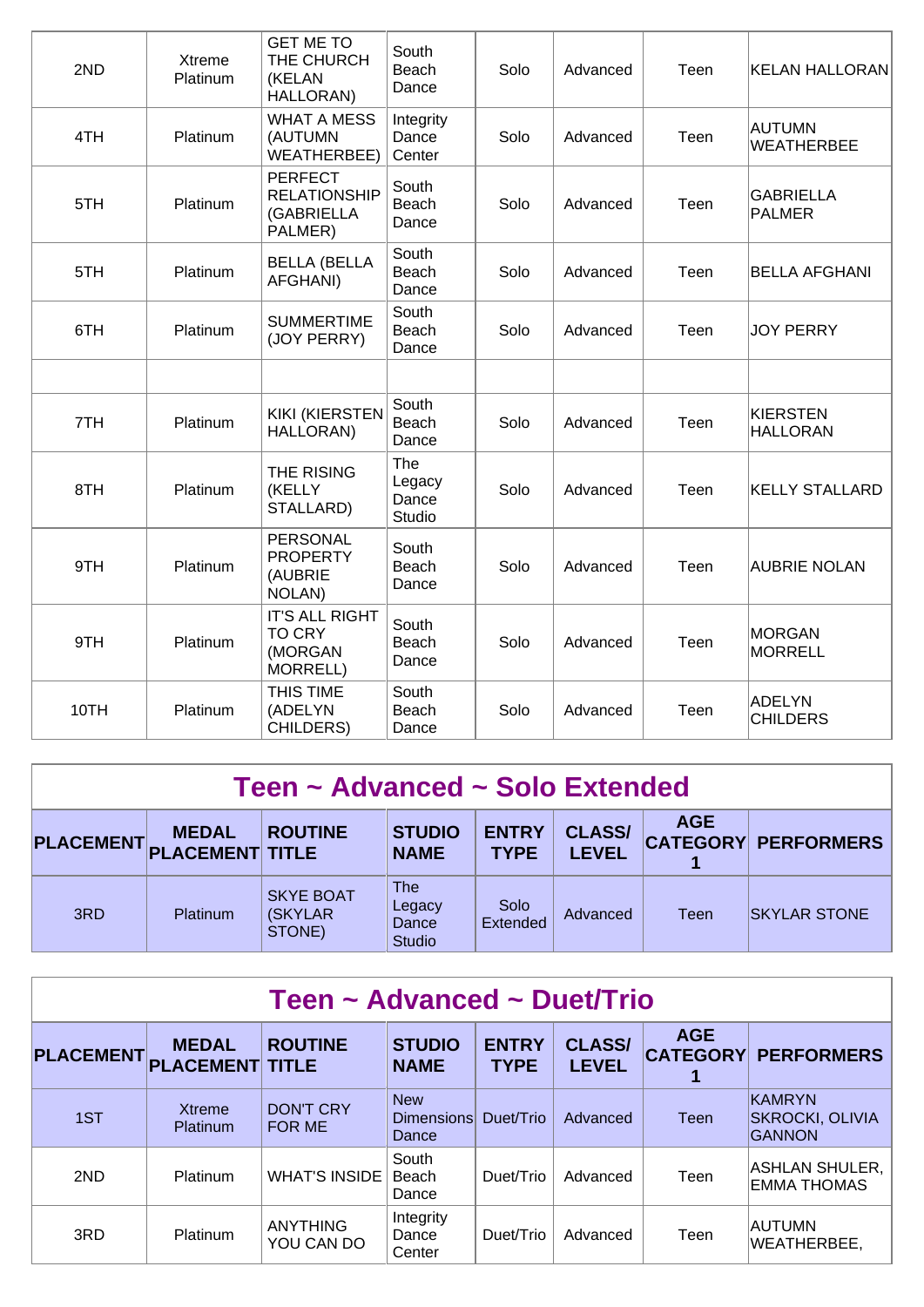|     |                  |                                  |                                  |           |          |      | LALEIGH PEAVY-<br><b>GONZALEZ</b>             |
|-----|------------------|----------------------------------|----------------------------------|-----------|----------|------|-----------------------------------------------|
| 4TH | Platinum         | <b>OTHER SIDE</b>                | The<br>Legacy<br>Dance<br>Studio | Duet/Trio | Advanced | Teen | KELLY STALLARD,<br><b>SKYLAR STONE</b>        |
| 5TH | <b>High Gold</b> | <b>HOT STUFF</b>                 | The<br>Legacy<br>Dance<br>Studio | Duet/Trio | Advanced | Teen | <b>HELAH BITTON,</b><br><b>TRIANY NICHOLS</b> |
| 6TH | High Gold        | <b>COMING UP</b><br><b>ROSES</b> | Integrity<br>Dance<br>Center     | Duet/Trio | Advanced | Teen | OLIVIA SONG,<br>SAMMI GUT                     |

| Teen ~ Advanced ~ Small Group                                                                                                                                                                                            |                           |                         |                                |                |          |      |  |  |  |  |
|--------------------------------------------------------------------------------------------------------------------------------------------------------------------------------------------------------------------------|---------------------------|-------------------------|--------------------------------|----------------|----------|------|--|--|--|--|
| <b>AGE</b><br><b>ENTRY</b><br><b>ROUTINE</b><br><b>CLASS/</b><br><b>STUDIO</b><br><b>MEDAL</b><br><b>PLACEMENT</b><br><b>CATEGORY PERFORMERS</b><br><b>PLACEMENT TITLE</b><br><b>LEVEL</b><br><b>TYPE</b><br><b>NAME</b> |                           |                         |                                |                |          |      |  |  |  |  |
| 1ST                                                                                                                                                                                                                      | <b>Xtreme</b><br>Platinum | <b>ONE FINE DAY</b>     | South<br><b>Beach</b><br>Dance | Small<br>Group | Advanced | Teen |  |  |  |  |
| 3RD                                                                                                                                                                                                                      | <b>High Gold</b>          | I CAN HEAR<br>THE BELLS | Integrity<br>Dance<br>Center   | Small<br>Group | Advanced | Teen |  |  |  |  |

| Teen ~ Advanced ~ Small Group Extended                                                                                                                                                                  |                 |                            |                                                |                            |          |      |  |  |  |  |
|---------------------------------------------------------------------------------------------------------------------------------------------------------------------------------------------------------|-----------------|----------------------------|------------------------------------------------|----------------------------|----------|------|--|--|--|--|
| <b>AGE</b><br><b>STUDIO</b><br><b>ENTRY</b><br><b>CLASS/</b><br><b>ROUTINE</b><br><b>MEDAL</b><br><b>CATEGORY PERFORMERS</b><br>PLACEMENT PLACEMENT TITLE<br><b>LEVEL</b><br><b>TYPE</b><br><b>NAME</b> |                 |                            |                                                |                            |          |      |  |  |  |  |
| 2ND                                                                                                                                                                                                     | <b>Platinum</b> | THROUGH THE<br><b>DARK</b> | <b>The</b><br>Legacy<br>Dance<br><b>Studio</b> | Small<br>Group<br>Extended | Advanced | Teen |  |  |  |  |

| Teen ~ Advanced ~ Large Group                                                                                                                                                                                            |                                  |                               |                                |                |          |      |  |  |  |  |
|--------------------------------------------------------------------------------------------------------------------------------------------------------------------------------------------------------------------------|----------------------------------|-------------------------------|--------------------------------|----------------|----------|------|--|--|--|--|
| <b>AGE</b><br><b>ROUTINE</b><br><b>STUDIO</b><br><b>ENTRY</b><br><b>CLASS/</b><br><b>MEDAL</b><br><b>PLACEMENT</b><br><b>CATEGORY PERFORMERS</b><br><b>PLACEMENT TITLE</b><br><b>LEVEL</b><br><b>TYPE</b><br><b>NAME</b> |                                  |                               |                                |                |          |      |  |  |  |  |
| 1ST                                                                                                                                                                                                                      | <b>Xtreme</b><br><b>Platinum</b> | <b>JANET</b>                  | South<br><b>Beach</b><br>Dance | Large<br>Group | Advanced | Teen |  |  |  |  |
| 2ND                                                                                                                                                                                                                      | Platinum                         | <b>NOBODY</b><br><b>KNOWS</b> | South<br>Beach<br>Dance        | Large<br>Group | Advanced | Teen |  |  |  |  |

| Senior $\sim$ Mark of the Future $\sim$ Solo |                                        |                                                              |                                  |                             |                               |            |                            |  |  |
|----------------------------------------------|----------------------------------------|--------------------------------------------------------------|----------------------------------|-----------------------------|-------------------------------|------------|----------------------------|--|--|
| <b>PLACEMENT</b>                             | <b>MEDAL</b><br><b>PLACEMENT TITLE</b> | <b>ROUTINE</b>                                               | <b>STUDIO</b><br><b>NAME</b>     | <b>ENTRY</b><br><b>TYPE</b> | <b>CLASS/</b><br><b>LEVEL</b> | <b>AGE</b> | <b>CATEGORY PERFORMERS</b> |  |  |
| 1ST                                          | <b>High Gold</b>                       | <b>BEAUTIFULLY</b><br><b>UNFINISHED</b><br>(AUTUMN<br>FOOTE) | Empire<br>Dance<br><b>Studio</b> | Solo                        | Mark of the<br><b>Future</b>  | Senior     | <b>AUTUMN FOOTE</b>        |  |  |
| 2ND                                          | <b>High Gold</b>                       | <b>LASTING</b><br><b>MOMENTS</b><br>(OLIVIA SONG)            | Integrity<br>Dance<br>Center     | Solo                        | Mark of the<br><b>Future</b>  | Senior     | <b>OLIVIA SONG</b>         |  |  |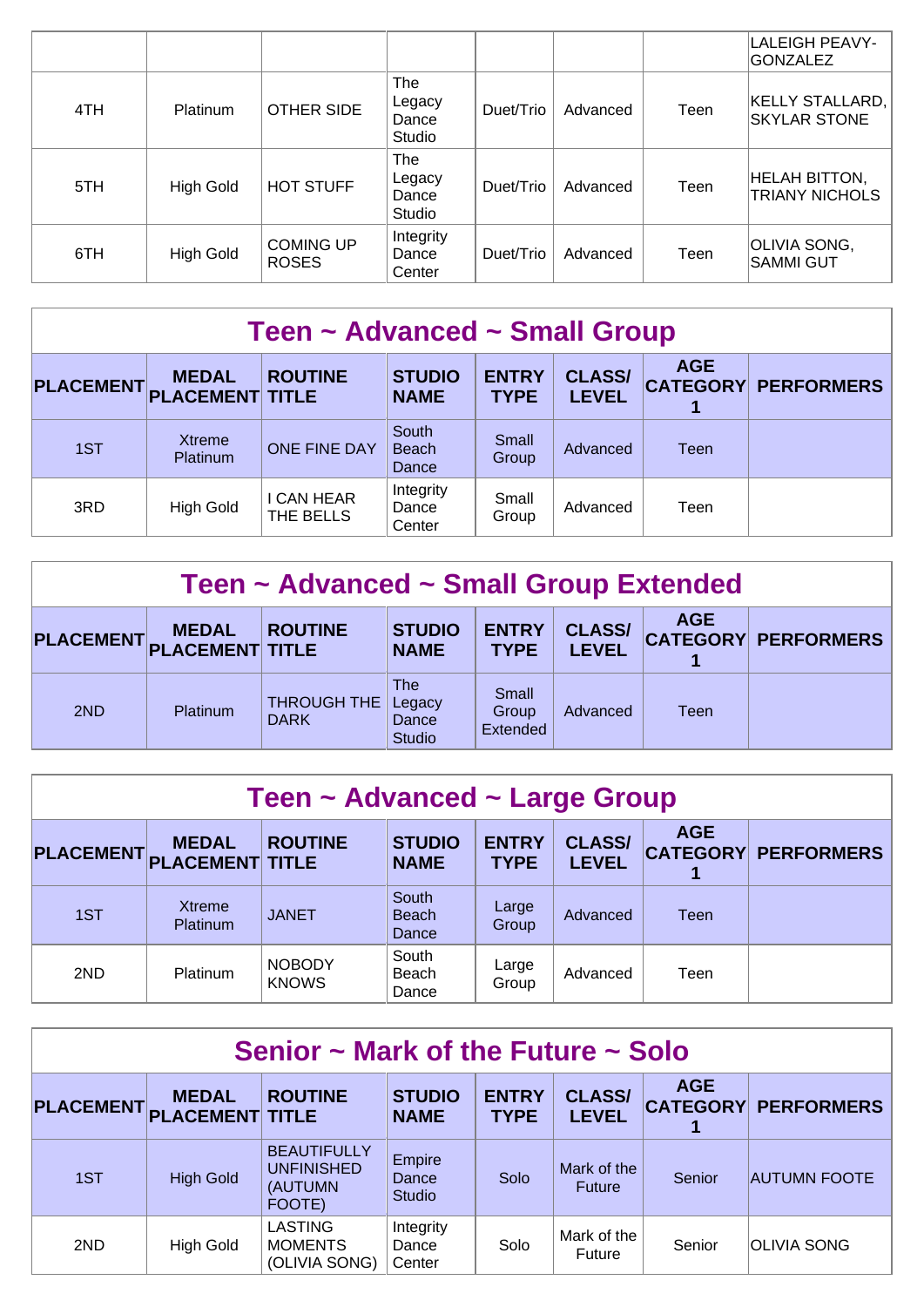| 3RD | High Gold | <b>SATISFIED</b><br>(ERIN<br>ALIGOOD) | Fuego<br>Dance<br>Company | Solo | Mark of the<br>⊑uture | Senior | <b>ERIN ALIGOOD</b> |
|-----|-----------|---------------------------------------|---------------------------|------|-----------------------|--------|---------------------|
|-----|-----------|---------------------------------------|---------------------------|------|-----------------------|--------|---------------------|

| Senior ~ Intermediate ~ Solo |                                  |                                                                 |                                  |                             |                               |                                    |                                   |  |  |  |
|------------------------------|----------------------------------|-----------------------------------------------------------------|----------------------------------|-----------------------------|-------------------------------|------------------------------------|-----------------------------------|--|--|--|
| <b>PLACEMENT</b>             | <b>MEDAL</b><br><b>PLACEMENT</b> | <b>ROUTINE</b><br><b>TITLE</b>                                  | <b>STUDIO</b><br><b>NAME</b>     | <b>ENTRY</b><br><b>TYPE</b> | <b>CLASS/</b><br><b>LEVEL</b> | <b>AGE</b><br><b>CATEGORY</b><br>1 | <b>PERFORMERS</b>                 |  |  |  |
| 1ST                          | Platinum                         | <b>I WILL BE</b><br>(JENAY<br>LEMASNEY)                         | Empire<br>Dance<br><b>Studio</b> | Solo                        | Intermediate                  | Senior                             | JENAY LEMASNEY                    |  |  |  |
| 2ND                          | Platinum                         | <b>CAREFULLY</b><br>(ELIJAH<br>ELIOTT)                          | Integrity<br>Dance<br>Center     | Solo                        | Intermediate                  | Senior                             | <b>ELIJAH ELIOTT</b>              |  |  |  |
| 3RD                          | Platinum                         | VULNERABLE<br>(HAILEY<br>MCINTURFF)                             | Integrity<br>Dance<br>Center     | Solo                        | Intermediate                  | Senior                             | <b>HAILEY</b><br>MCINTURFF        |  |  |  |
| 4TH                          | Platinum                         | <b>WORTHY</b><br>(OLIVIA<br>GOBEIL)                             | Integrity<br>Dance<br>Center     | Solo                        | Intermediate                  | Senior                             | <b>OLIVIA GOBEIL</b>              |  |  |  |
| 5TH                          | Platinum                         | <b>FIX YOU</b><br>(GRACE<br>MARSHALL)                           | Anne Kaye<br>Academy<br>of Dance | Solo                        | Intermediate                  | Senior                             | <b>GRACE</b><br>MARSHALL          |  |  |  |
| 6TH                          | Platinum                         | <b>BIDI BIDI BOM</b><br><b>BOM (CELINA</b><br><b>VILLAFANE)</b> | Anne Kaye<br>Academy<br>of Dance | Solo                        | Intermediate                  | Senior                             | <b>CELINA</b><br><b>VILLAFANE</b> |  |  |  |
| 7TH                          | Platinum                         | <b>BAILAR</b><br>(TRIANY<br>NICHOLS)                            | The<br>Legacy<br>Dance<br>Studio | Solo                        | Intermediate                  | Senior                             | <b>TRIANY NICHOLS</b>             |  |  |  |
| 8TH                          | Platinum                         | <b>ENDANGERED</b><br><b>SPECIES (TIA</b><br><b>MERCEDES)</b>    | The<br>Legacy<br>Dance<br>Studio | Solo                        | Intermediate                  | Senior                             | <b>TIA MERCEDES</b>               |  |  |  |
| 9TH                          | Platinum                         | <b>CLOUDY DAY</b><br>(ROSANNA<br>SLADE)                         | Anne Kaye<br>Academy<br>of Dance | Solo                        | Intermediate                  | Senior                             | <b>ROSANNA SLADE</b>              |  |  |  |
| 10TH                         | <b>High Gold</b>                 | <b>AFTERNOON</b><br>(MARIA WIDLIK)                              | The<br>Legacy<br>Dance<br>Studio | Solo                        | Intermediate                  | Senior                             | <b>MARIA WIDLIK</b>               |  |  |  |

| Senior ~ Intermediate ~ Duet/Trio |                                        |                                |                                  |                             |                               |            |                                                   |  |  |  |
|-----------------------------------|----------------------------------------|--------------------------------|----------------------------------|-----------------------------|-------------------------------|------------|---------------------------------------------------|--|--|--|
| <b>PLACEMENT</b>                  | <b>MEDAL</b><br><b>PLACEMENT TITLE</b> | <b>ROUTINE</b>                 | <b>STUDIO</b><br><b>NAME</b>     | <b>ENTRY</b><br><b>TYPE</b> | <b>CLASS/</b><br><b>LEVEL</b> | <b>AGE</b> | <b>CATEGORY PERFORMERS</b>                        |  |  |  |
| 1ST                               | <b>High Gold</b>                       | <b>BREATHE IN</b>              | Anne Kaye<br>Academy<br>of Dance |                             | Duet/Trio Intermediate        | Senior     | <b>GRACE</b><br>MARSHALL,<br><b>ROSANNA SLADE</b> |  |  |  |
| 2ND                               | <b>High Gold</b>                       | <b>WHEREVER</b><br>YOU WILL GO | Empire<br>Dance<br>Studio        |                             | Duet/Trio Intermediate        | Senior     | <b>AUTUMN FOOTE,</b><br><b>JENAY LEMASNEY</b>     |  |  |  |
| 3RD                               | <b>High Gold</b>                       | I'M A WOMAN                    | Anne Kaye<br>Academy<br>of Dance | Duet/Trio                   | <b>Intermediate</b>           | Senior     | <b>GRACE</b><br>MARSHALL,<br><b>ROSANNA SLADE</b> |  |  |  |

### **Senior ~ Advanced ~ Solo**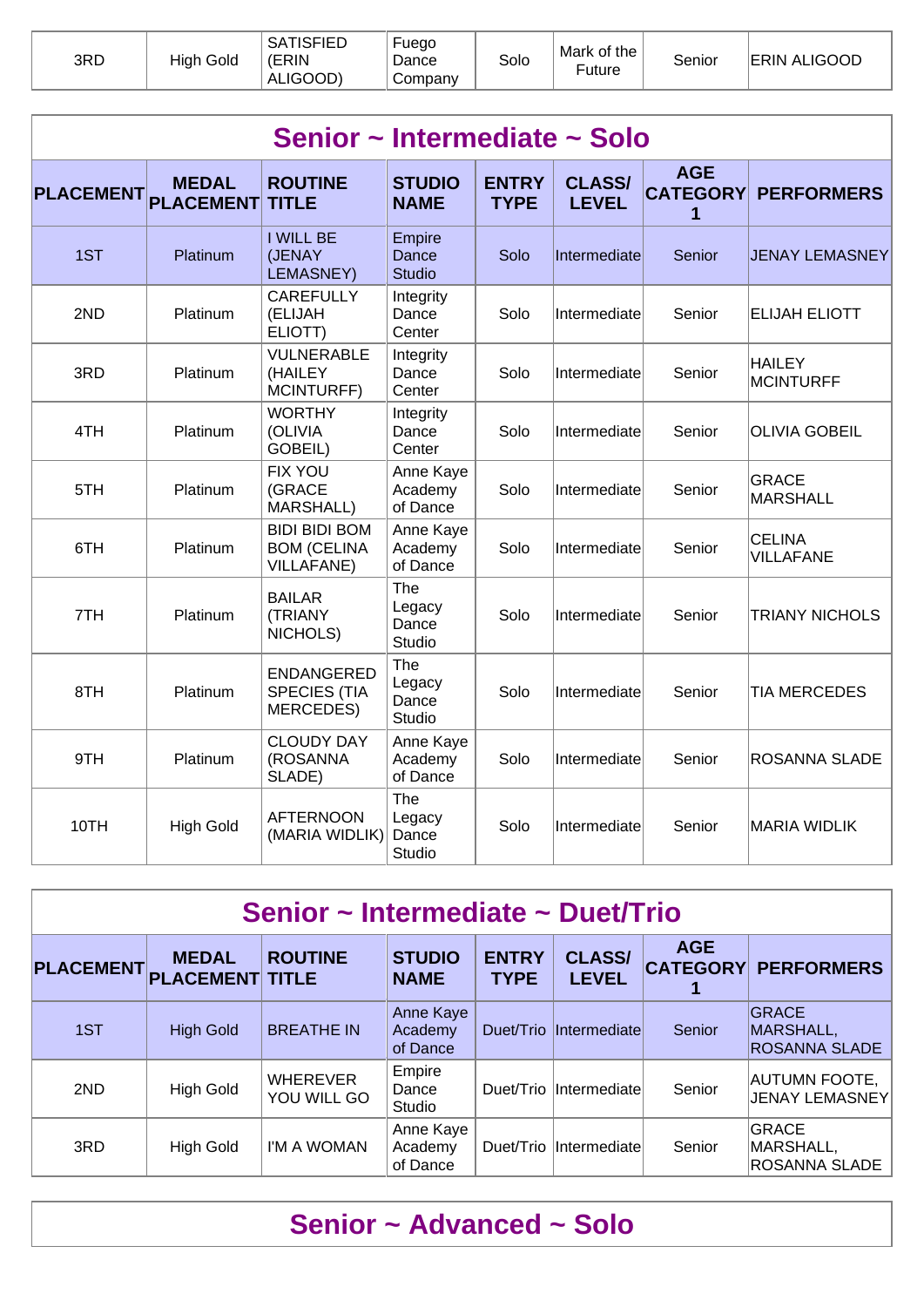| <b>PLACEMENT</b> | <b>MEDAL</b><br><b>PLACEMENT</b> | <b>ROUTINE</b><br><b>TITLE</b>                                  | <b>STUDIO</b><br><b>NAME</b>             | <b>ENTRY</b><br><b>TYPE</b> | <b>CLASS/</b><br><b>LEVEL</b> | <b>AGE</b><br><b>CATEGORY</b><br>1 | <b>PERFORMERS</b>                 |
|------------------|----------------------------------|-----------------------------------------------------------------|------------------------------------------|-----------------------------|-------------------------------|------------------------------------|-----------------------------------|
| 1ST              | <b>Xtreme</b><br>Platinum        | <b>COME</b><br><b>TOGETHER</b><br>(ELLA<br><b>MEYERS)</b>       | South<br><b>Beach</b><br>Dance           | Solo                        | Advanced                      | Senior                             | <b>ELLA MEYERS</b>                |
| 2ND              | Xtreme<br>Platinum               | THE DANCE<br>(KAMRYN<br>SKROCKI)                                | <b>New</b><br><b>Dimensions</b><br>Dance | Solo                        | Advanced                      | Senior                             | KAMRYN<br><b>SKROCKI</b>          |
| 3RD              | Xtreme<br>Platinum               | <b>I LOVE YOU</b><br><b>GOODBYE</b><br>(ALEXIS<br>EVANS)        | <b>New</b><br><b>Dimensions</b><br>Dance | Solo                        | Advanced                      | Senior                             | <b>ALEXIS EVANS</b>               |
| 4TH              | Xtreme<br>Platinum               | <b>FOOL IN LOVE</b><br>(AMALI<br>BROWN)                         | South<br>Beach<br>Dance                  | Solo                        | Advanced                      | Senior                             | <b>AMALI BROWN</b>                |
| 5TH              | Xtreme<br>Platinum               | <b>DYNAMO</b><br>(STILLMAN<br>MAHONEY)                          | South<br>Beach<br>Dance                  | Solo                        | Advanced                      | Senior                             | <b>STILLMAN</b><br><b>MAHONEY</b> |
| 6TH              | <b>Xtreme</b><br>Platinum        | <b>I'VE BEEN</b><br>LOVING YOU<br>(ARIEL<br>STARLING)           | South<br>Beach<br>Dance                  | Solo                        | Advanced                      | Senior                             | <b>ARIEL STARLING</b>             |
| 7TH              | Xtreme<br>Platinum               | <b>SING SING</b><br><b>SING</b><br>(GABRIELLE<br>SCIARA)        | South<br>Beach<br>Dance                  | Solo                        | Advanced                      | Senior                             | <b>GABRIELLE</b><br><b>SCIARA</b> |
| 7TH              | Xtreme<br>Platinum               | <b>NATURE BOY</b><br>(LEXI SMITH)                               | Integrity<br>Dance<br>Center             | Solo                        | Advanced                      | Senior                             | <b>LEXI SMITH</b>                 |
| 8TH              | Xtreme<br>Platinum               | <b>OPTIMATE</b><br>(LINDSEY<br><b>WALLACE)</b>                  | <b>New</b><br><b>Dimensions</b><br>Dance | Solo                        | Advanced                      | Senior                             | <b>LINDSEY</b><br><b>WALLACE</b>  |
| 8TH              | Xtreme<br>Platinum               | <b>ADELAIDE'S</b><br><b>LAMENT</b><br>(AMBER<br><b>JOHNSON)</b> | South<br>Beach<br>Dance                  | Solo                        | Advanced                      | Senior                             | <b>AMBER JOHNSON</b>              |
| 9TH              | Xtreme<br>Platinum               | <b>HEART (OLIVIA</b><br>CIANFARRA)                              | South<br>Beach<br>Dance                  | Solo                        | Advanced                      | Senior                             | OLIVIA<br><b>CIANFARRA</b>        |
| 10TH             | Xtreme<br>Platinum               | THE DREAM<br>(TAINA<br>GONZALEZ)                                | Integrity<br>Dance<br>Center             | Solo                        | Advanced                      | Senior                             | TAINA GONZALEZ                    |

|                  | Senior ~ Advanced ~ Duet/Trio          |                                     |                                   |                             |                               |            |                                                    |  |  |  |  |
|------------------|----------------------------------------|-------------------------------------|-----------------------------------|-----------------------------|-------------------------------|------------|----------------------------------------------------|--|--|--|--|
| <b>PLACEMENT</b> | <b>MEDAL</b><br><b>PLACEMENT TITLE</b> | <b>ROUTINE</b>                      | <b>STUDIO</b><br><b>NAME</b>      | <b>ENTRY</b><br><b>TYPE</b> | <b>CLASS/</b><br><b>LEVEL</b> | <b>AGE</b> | <b>CATEGORY PERFORMERS</b>                         |  |  |  |  |
| 1ST              | <b>Xtreme</b><br><b>Platinum</b>       | <b>MAYBE</b>                        | South<br><b>Beach</b><br>Dance    | Duet/Trio                   | Advanced                      | Senior     | <b>ARIEL STARLING,</b><br><b>ELLA MEYERS</b>       |  |  |  |  |
| 2ND              | Xtreme<br>Platinum                     | <b>NO ESCAPE</b>                    | <b>New</b><br>Dimensions<br>Dance | Duet/Trio                   | Advanced                      | Senior     | ALEXIS EVANS,<br><b>LINDSEY</b><br><b>WALLACE</b>  |  |  |  |  |
| 3RD              | Xtreme<br>Platinum                     | <b>FRUGUE FOR</b><br><b>TINHORN</b> | South<br>Beach<br>Dance           | Duet/Trio                   | Advanced                      | Senior     | HARRY ROBART,<br><b>STILLMAN</b><br><b>MAHONEY</b> |  |  |  |  |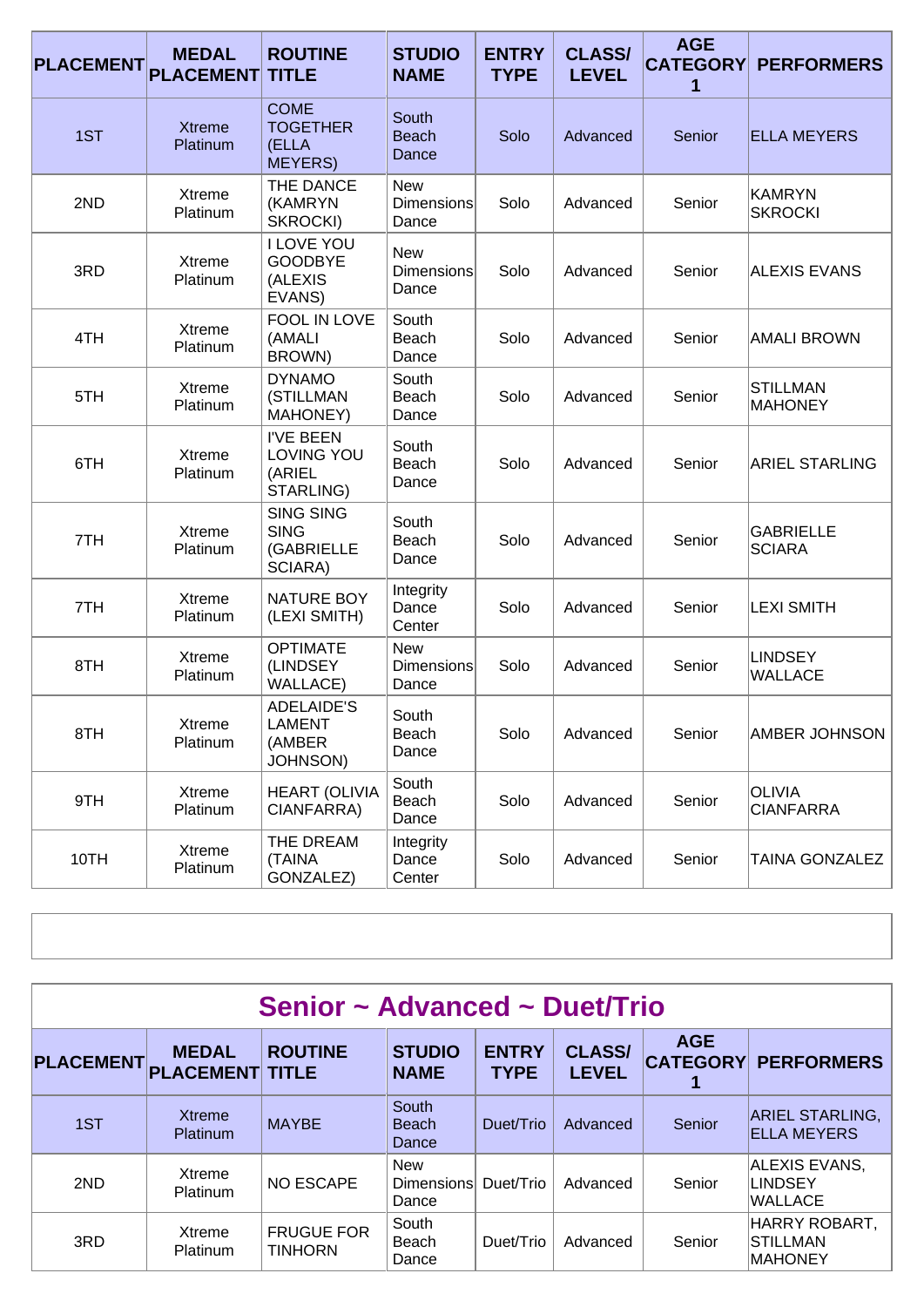| 4TH | Platinum         | SONG OF THE<br><b>SIREN</b>       | Integrity<br>Dance<br>Center            | Duet/Trio | Advanced | Senior | ELIJAH ELIOTT,<br><b>LEXI SMITH</b>                    |
|-----|------------------|-----------------------------------|-----------------------------------------|-----------|----------|--------|--------------------------------------------------------|
| 5TH | <b>Platinum</b>  | <b>NEW YORK</b>                   | Integrity<br>Dance<br>Center            | Duet/Trio | Advanced | Senior | AUTUMN<br>WEATHERBEE,<br>∣LEXI SMITH                   |
| 6TH | <b>Platinum</b>  | <b>SINKING</b>                    | <b>The</b><br>Legacy<br>Dance<br>Studio | Duet/Trio | Advanced | Senior | ARIANA MAROIS,<br>CADENCE<br><b>CAMPBELL</b>           |
| 7TH | Platinum         | <b>REBEL HEART</b>                | The<br>Legacy<br>Dance<br>Studio        | Duet/Trio | Advanced | Senior | <b>BROOKLYNNE</b><br>REICHENBERGER,<br>PAIGE ALMADA    |
| 8TH | Platinum         | <b>AMEN</b>                       | <b>New</b><br>Dimensions<br>Dance       | Duet/Trio | Advanced | Senior | IZABELLA<br>VALDEZ,<br>SAVANNAH<br>RUSSELL             |
| 9TH | <b>High Gold</b> | <b>RIVERS AND</b><br><b>ROADS</b> | The<br>Legacy<br>Dance<br>Studio        | Duet/Trio | Advanced | Senior | <b>RYLEE PICCOLA,</b><br><b>VICTORIA</b><br>CUNNINGHAM |

| Senior ~ Advanced ~ Small Group |                                  |                                |                                          |                             |                               |                                    |                   |  |
|---------------------------------|----------------------------------|--------------------------------|------------------------------------------|-----------------------------|-------------------------------|------------------------------------|-------------------|--|
| <b>PLACEMENT</b>                | <b>MEDAL</b><br><b>PLACEMENT</b> | <b>ROUTINE</b><br><b>TITLE</b> | <b>STUDIO</b><br><b>NAME</b>             | <b>ENTRY</b><br><b>TYPE</b> | <b>CLASS/</b><br><b>LEVEL</b> | <b>AGE</b><br><b>CATEGORY</b><br>1 | <b>PERFORMERS</b> |  |
| 1ST                             | <b>Xtreme</b><br>Platinum        | <b>PRESSURE</b>                | South<br><b>Beach</b><br>Dance           | Small<br>Group              | Advanced                      | Senior                             |                   |  |
| 2ND                             | Xtreme<br>Platinum               | <b>SNOWING</b>                 | <b>New</b><br><b>Dimensions</b><br>Dance | Small<br>Group              | Advanced                      | Senior                             |                   |  |
| 3RD                             | <b>Xtreme</b><br>Platinum        | <b>BATTLE HYMN</b>             | South<br>Beach<br>Dance                  | Small<br>Group              | Advanced                      | Senior                             |                   |  |
| 4TH                             | Xtreme<br>Platinum               | <b>EPIPHANY</b>                | <b>New</b><br>Dimensions<br>Dance        | Small<br>Group              | Advanced                      | Senior                             |                   |  |
| 5TH                             | Xtreme<br>Platinum               | <b>PREACHER</b><br><b>MAN</b>  | South<br>Beach<br>Dance                  | Small<br>Group              | Advanced                      | Senior                             |                   |  |
| 6TH                             | Platinum                         | <b>BITTER</b>                  | The<br>Legacy<br>Dance<br>Studio         | Small<br>Group              | Advanced                      | Senior                             |                   |  |
| 6TH                             | Platinum                         | <b>CIAO</b>                    | The<br>Legacy<br>Dance<br>Studio         | Small<br>Group              | Advanced                      | Senior                             |                   |  |
| 7TH                             | Platinum                         | <b>MY HOUSE</b>                | South<br>Beach<br>Dance                  | Small<br>Group              | Advanced                      | Senior                             |                   |  |
| 8TH                             | Platinum                         | <b>EARTHQUAKE</b>              | The<br>Legacy<br>Dance<br>Studio         | Small<br>Group              | Advanced                      | Senior                             |                   |  |
| 9TH                             | Platinum                         | <b>CORPS</b>                   | The<br>Legacy<br>Dance<br>Studio         | Small<br>Group              | Advanced                      | Senior                             |                   |  |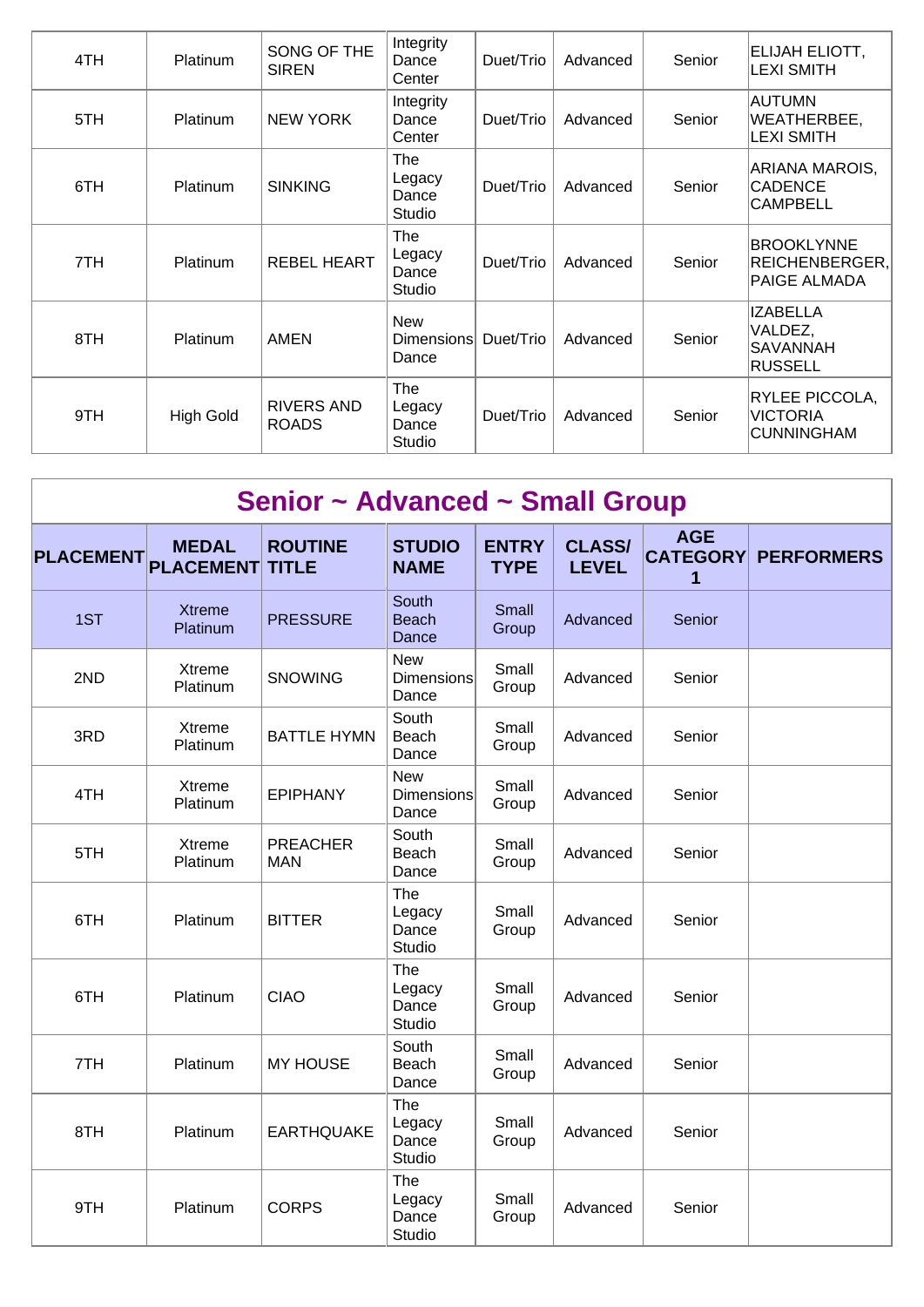| Senior ~ Advanced ~ Large Group |                                        |                              |                                  |                             |                               |                               |                   |  |
|---------------------------------|----------------------------------------|------------------------------|----------------------------------|-----------------------------|-------------------------------|-------------------------------|-------------------|--|
| <b>PLACEMENT</b>                | <b>MEDAL</b><br><b>PLACEMENT TITLE</b> | <b>ROUTINE</b>               | <b>STUDIO</b><br><b>NAME</b>     | <b>ENTRY</b><br><b>TYPE</b> | <b>CLASS/</b><br><b>LEVEL</b> | <b>AGE</b><br><b>CATEGORY</b> | <b>PERFORMERS</b> |  |
| 1ST                             | <b>Xtreme</b><br>Platinum              | <b>PORTRAIT</b>              | South<br><b>Beach</b><br>Dance   | Large<br>Group              | Advanced                      | Senior                        |                   |  |
| 2ND                             | Xtreme<br><b>Platinum</b>              | <b>ON</b><br><b>BROADWAY</b> | South<br>Beach<br>Dance          | Large<br>Group              | Advanced                      | Senior                        |                   |  |
| 3RD                             | Platinum                               | TAKE 5                       | The<br>Legacy<br>Dance<br>Studio | Large<br>Group              | Advanced                      | Senior                        |                   |  |

| Senior ~ Advanced ~ Production |                           |                |                                |                             |                               |            |                            |  |
|--------------------------------|---------------------------|----------------|--------------------------------|-----------------------------|-------------------------------|------------|----------------------------|--|
| PLACEMENT PLACEMENT TITLE      | <b>MEDAL</b>              | <b>ROUTINE</b> | <b>STUDIO</b><br><b>NAME</b>   | <b>ENTRY</b><br><b>TYPE</b> | <b>CLASS/</b><br><b>LEVEL</b> | <b>AGE</b> | <b>CATEGORY PERFORMERS</b> |  |
| 1ST                            | Xtreme<br><b>Platinum</b> | <b>HAIR</b>    | South<br><b>Beach</b><br>Dance | <b>Production</b>           | Advanced                      | Senior     |                            |  |